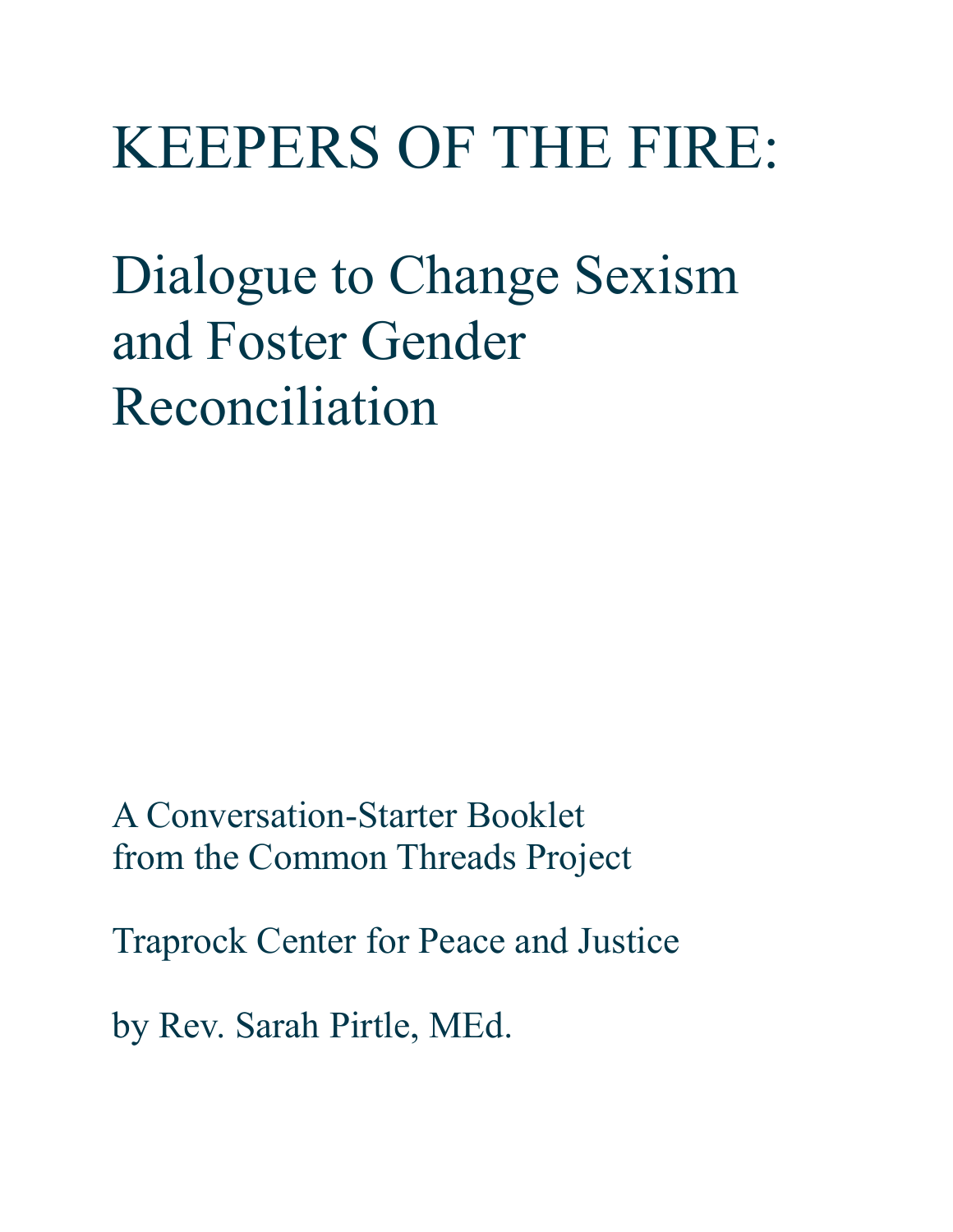### HOW THIS BOOKLET CAME TO BE

Following a lifelong interest in mending sexism, the author collects meaningful anecdotes, effective methods to foster dialogue, and supportive online resources.

This booklet was first released at the Women's March in Greenfield, MA on January 21 when 2500 people gathered locally. Sweeping the world, half a million joined in Washington D.C. while world-wide four million in over 600 "sister marches" came together internationally.

We are grateful to the **Markam-Nathan Foundation** for Social Justice for their support for social-activist projects in Western Massachusetts which made possible the printing and free distribution of this booklet.

This is the second conversation starter booklet from the Common Threads Project.

### Read on-line or download for free: traprock.org

**Traprock Center for Peace and Justice** provides leadership to end war and address environmental and justice issues nationally and locally in the Pioneer Valley. Traprock was founded in 1978 as a center for the study of non-violence. Under first director Randy Kehler, Traprock took national leadership in the Nuclear Weapons Freeze Campaign. Today Pat Hynes is President of the Traprock Board. How to contact Traprock: Find the website at traprock@org. Email contact: [justicia@traprock.org.](mailto:justicia@traprock.org) Traprock's address: P.O. Box 1201, Greenfield MA 01302 How to telephone a Board member: (413) 522- 8892

You are invited to send additions, amendments and anecdotes to the author: **Sarah Pirtle**, director of the Common Threads project. Email: [pirtle22@hotmail.com](mailto:pirtle22@hotmail.com) Phone: (413)-625-2355. Website: [www.sarahpirtle.org](http://www.sarahpirtle.org)

Sarah Pirtle is available to lead free dialogue programs addressing sexism. She is an Interfaith Minister who offers concerts of music and storytelling on Women's Voices Rising -- Catching Courage. She is the author of five books including *Better Together* and a young adult novel *An Outbreak of Peace* about changing racism which received the Olive Branch Award for outstanding book of the year on world peace. As a graduate school teacher for twenty years, she developed conflict transformation activities primarily for K-8th. She has eleven recordings including *Everyday Bravery*, and *Two Hands Hold the Earth.*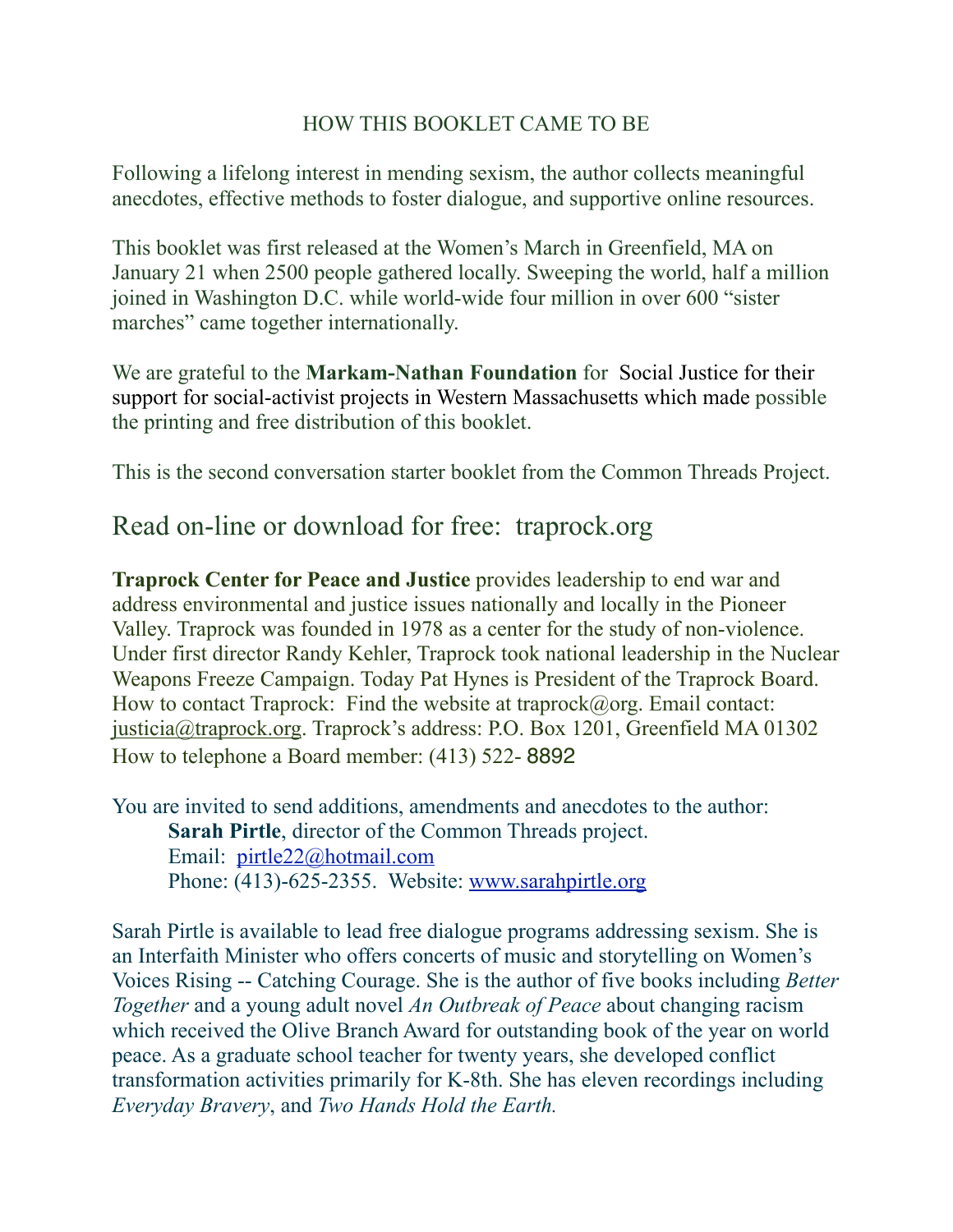# KEEPERS OF THE FIRE: Overturning the oppression of the feminine

### PART ONE: OVERVIEW

 How do you enter into shared responsibility for helping to change a social system you didn't cause?

"What the world believes about women impacts all of us -- and Earth." -- Jude Rittenhouse

 The world reels under the violence and devaluing of women. Whoever you are, you are welcome and you are needed in the struggle to change the systemic oppression of sexism. The insights you bring from your personal perspective, from your many identities and from your study of social change are all crucial for changing and challenging this together.

 This booklet offers materials you can use to start conversations and hold dialogues. We want it to be used by schools, libraries and houses of worship to raise a range of relevant social change topics: gender equity, sexism, safety and respect of girls and women, gender reconciliation. You can choose selections from the booklet to show to friends or set up a dialogue session described in Part Two.

 The booklet helps us learn about key websites. For instance, the Everyday Sexism Project announces in their home page: "It seems to be increasingly difficult to talk about sexism, equality and women's rights in a modern society that perceives itself to have achieved gender equality. In this 'liberal', 'modern' age, to complain about everyday sexism or suggest that you are unhappy about the way in which women are portrayed and perceived renders you likely to be labelled." Laura Bates, a UK feminist writer, founded the Everyday Sexism Project in 2012 to document examples of sexism from around the world. A huge-outpouring of responses resulted.

 In this booklet you'll find many lenses -- information from individuals, recent social movements, and current organizations that contribute to this change. It's a collection of anecdotes and analysis. It's a collection of clues that invites you to share your own discoveries and insights.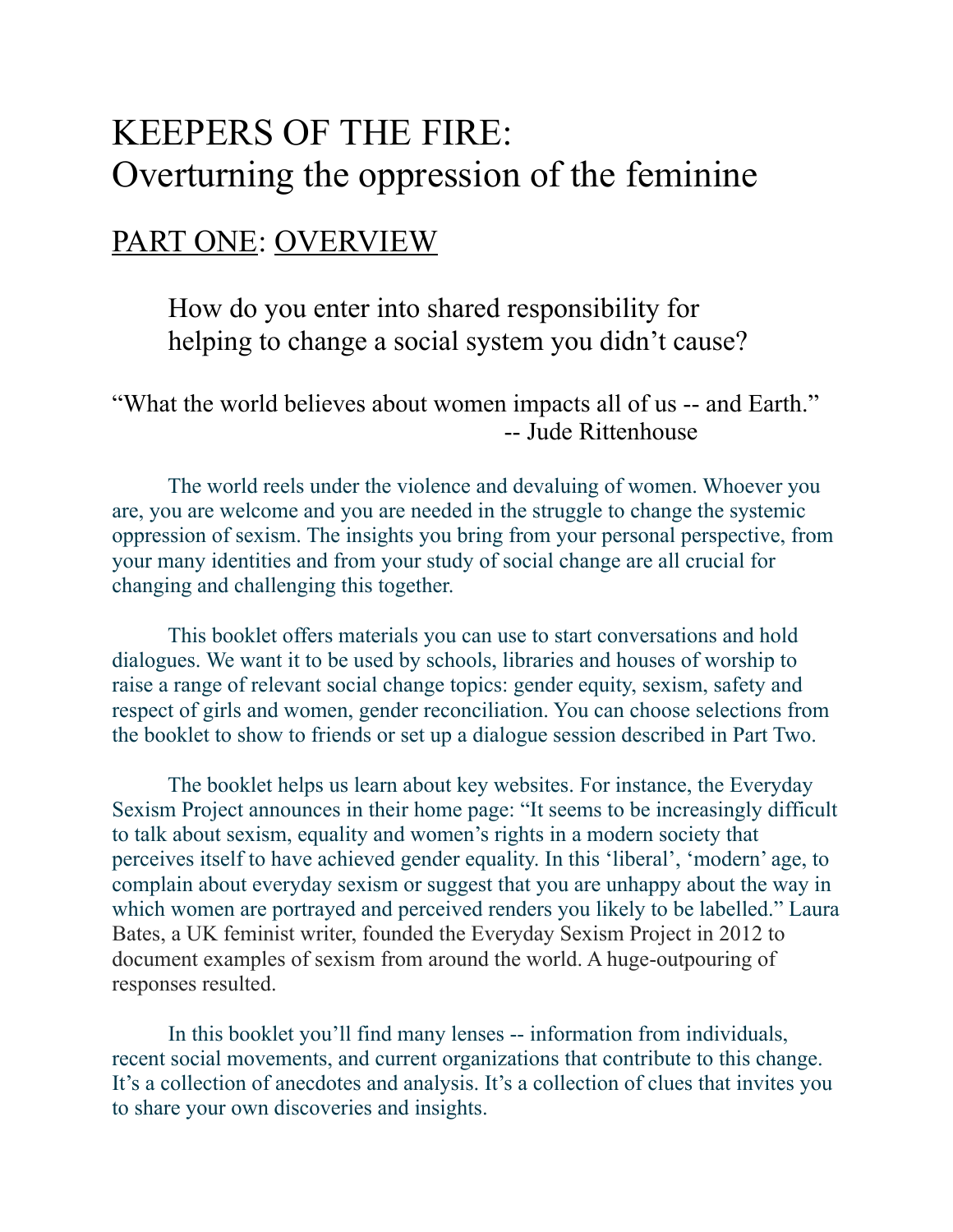### HISTORICAL PERSPECTIVE: Western Massachusetts

We catch courage when we learn the stories of women leaders.

#### 1600s

Who was the last recorded leader of the Pocumtucks, the First Nations people in the region that is now Franklin County?

 Answer: Mashalisque was the sachem. The village was in the area that is now the Quaker Center of Woolman Hill, on Keets Road in Deerfield. John Pynchon forced her to sign a deed August, 1672. It is likely that she died in the massacre in 1676 when the sanctuary area at Great Falls, which was a gathering place for 10,000 years, was attacked and over 340 women and children were killed.

#### 1700s

Who is the poet who wrote the oldest known work of literature by an African American woman?

 Answer: Lucy Terry from Deerfield. She wrote her ballad in 1746 using the colonial term "bars" for a meadow. It was called ["Bars Fight"](https://en.wikipedia.org/wiki/Bars_Fight) and it was preserved orally until a book on Western Massachusetts published it in 1855.

#### 1800s

Who created a convention for 400 people in Cummington, MA, to help women get the vote by bringing Julia Ward Howe to the Cummington Church?

Answer: Henrietta Nahmer, a teacher, in 1881.

#### 1900s

Who was an inspiring professor of Zoology at Mt. Holyoke College who has a local library named for her?

Answer: Dr. Cornelia Clapp, Belchertown's Clapp Library.

#### 1960s - TODAY

Who refused to sit in the back car of a segregated train at age 16, and was a lifelong worker for social justice, taking part in the Civil Rights Movement and, along with her partner Wally Nelson, in War Tax Resistance, in starting the Farmer's Market in Greenfield, and inspiring generations of activists?

 Answer: Juanita Nelson who also started the Free Harvest Supper. With Wally, Juanita lived simply on land-trust land in a home without electricity, Woolman Hill, Deerfield. Their large garden was called the Bean Patch.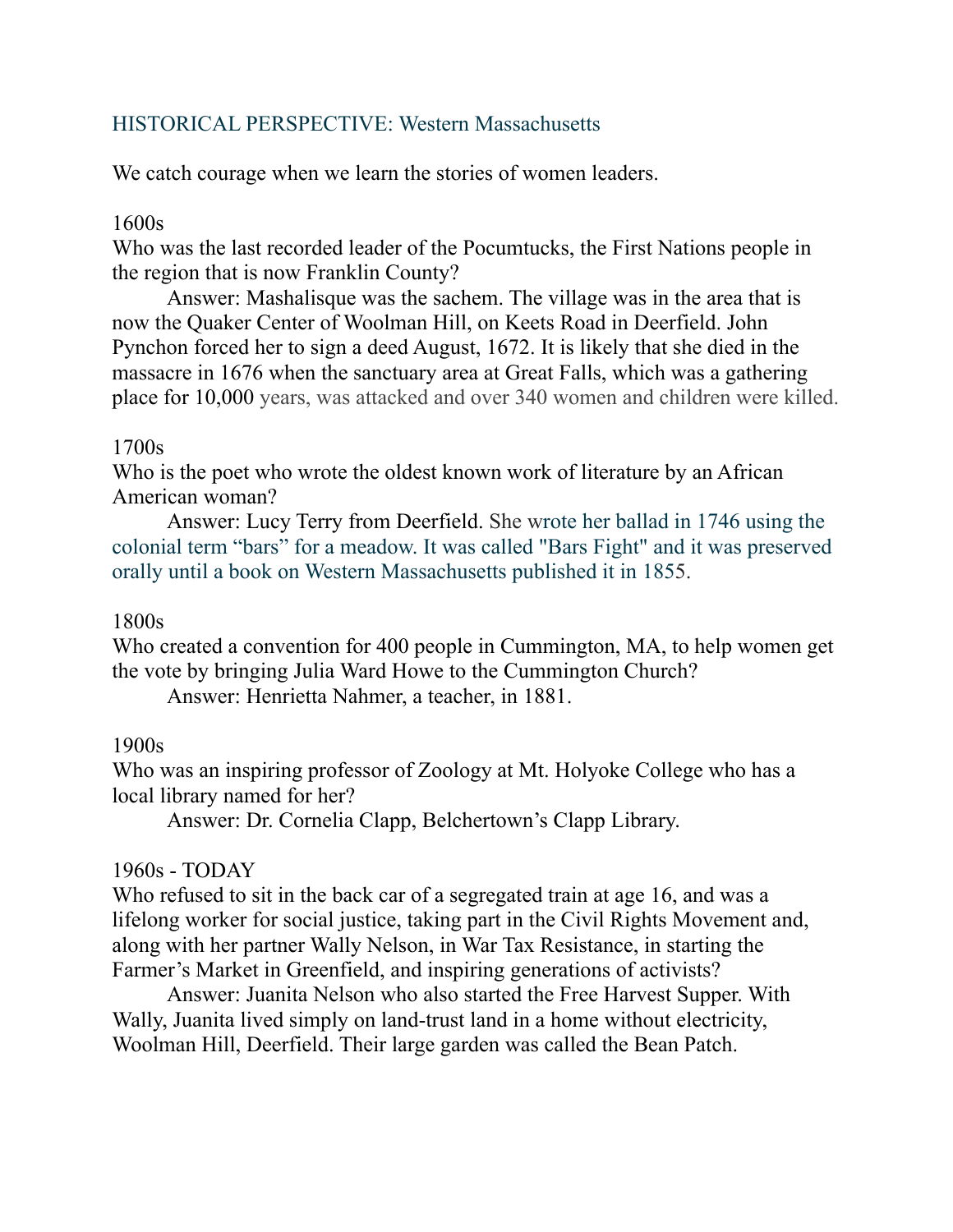Who lives in Leverett but travels internationally each year to foster peace in 20 countries?

 Answer: Dr. Paula Green from Leverett who founded the Karuna Center for Peacebuilding and the Conflict Transformation Across Cultures program.

Who is a tireless Quaker activist who began in the 1960s to protest the Vietnam War by providing draft counseling, worked for the Nuclear Weapons Freeze, started the first AFSC office in the Valley, and with her affinity group Shut It Down took a big role in closing down the Vernon VT Nuclear Plant?

Answer: Frances Crowe -- Life-long peace activist living in Northampton.

Today there are thousands of women throughout Western MA whose leadership in social-change affects far-reaching areas, including racial justice, the local foods movement, CSA farms, climate change, stopping the pipe lines, honoring First Nations people, peace education, rape and domestic abuse counseling, and rights of immigrants. There are women activists in roles as rabbis and ministers, lawyers and teachers, artists and parents. At the same time we live in a society that is riddled with patriarchal oppression.

### **We step into this history and claim ourselves as part of the long line of people who are part of social change.**

### THE ARCHETYPE OF THE KEEPER OF THE FIRE

 *"*The abuse of women and girls continues to be the most pervasive and unaddressed human rights violation on earth." -- former US President Jimmy Carter

 "Patriarchy can only exist if violence is there to back it up." -- Eve Ensler

 The Seeing Red Conference was held October 2016 in Connecticut by the Assisi Institute; it used a Jungian approach "to illuminate the unconscious forces behind feminine oppression." At the opening session, Executive Director Loralee Scott-Conforti gave this invitation: "We need to be present to what is -- how patriarchal oppression has silenced us. Each of us was told not to be who we are authentically in." Muriel McMahon added, "We go back to who we were before we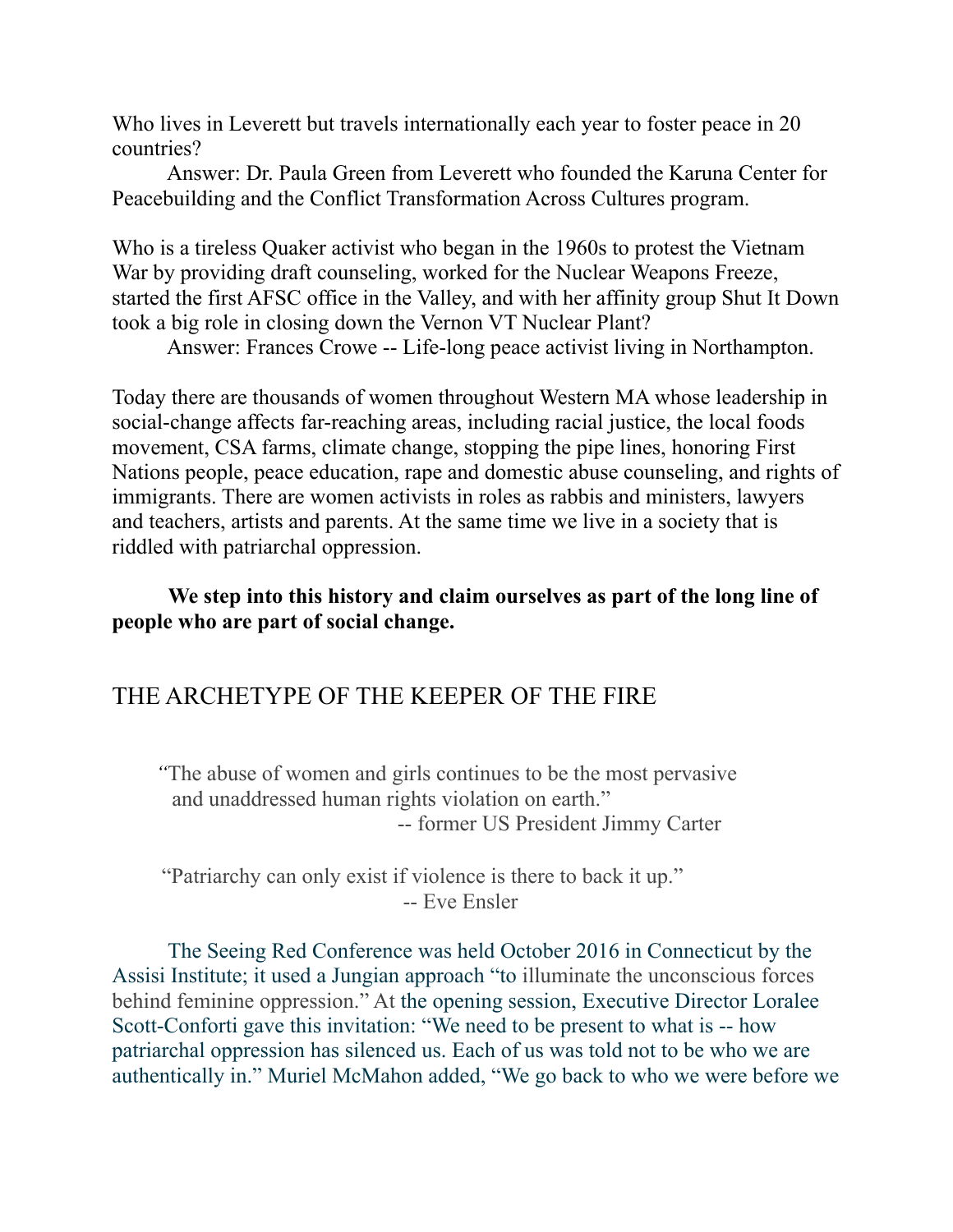became who we are not." Dr. Demaris Wehr, the author of *Jung and Feminism,* asserted, "Something is terribly wrong, and we have to know the wound."

 While attending this conference, I searched for an archetype to express the force that we call upon as we change sexism together. During the Seeing Red Conference, I found myself discerning what I came to call the Keeper of the Fire.

 The Keeper of the Fire says -- "I will stand by you as you look at this and as you speak what is true for you. You are not required to carry this alone. Larger forces help you to be able to face and talk about this ancient outrage." The Keeper of the Fire encircles us as we move into this work, offering a flame of sacred truth that creates a space for our hearts to feel, and a space for us to learn and grow. The light reveals how all people have been torqued and how sexism skews human intimacy of sharing our hearts. We meet at a fire circle of transformation.

#### FOOD FOR THOUGHT

A fourteen-year-old writer for *New Moon Magazine for Girls* said:

"Here are just a few reasons why we all need feminism:

- Because it's more dangerous to be a woman than it is to be a soldier in a modern conflict.
- Because girls and women are told to be careful not to get raped, instead of teaching men not to rape.
- Because we want our bodies to be simply left alone, and not a constant target of discussion, disrespect and objectification." — Article by Serenity, age 14

From "What About Feminism?" in *New Moon Magazine for Girls* February 2016

### THE SIGNS AT THE WOMEN'S MARCHES

The number of participants in the Women's Marches on January 21, 2017 has been estimated at close to three million nationally. This constituted the largest demonstration ever to take place in the United States. Internationally, the marches swept the globe with events in sixty countries including Australia, Kenya, South Africa, the Netherlands, and India in totals that soared to four million. A young girl in Athens, Greece held a sign that read, "I am worried about my destiny."

 We hold onto the sacred outpouring of the signs that appeared, and think about the preparation each person made as they asked themselves -- what do I most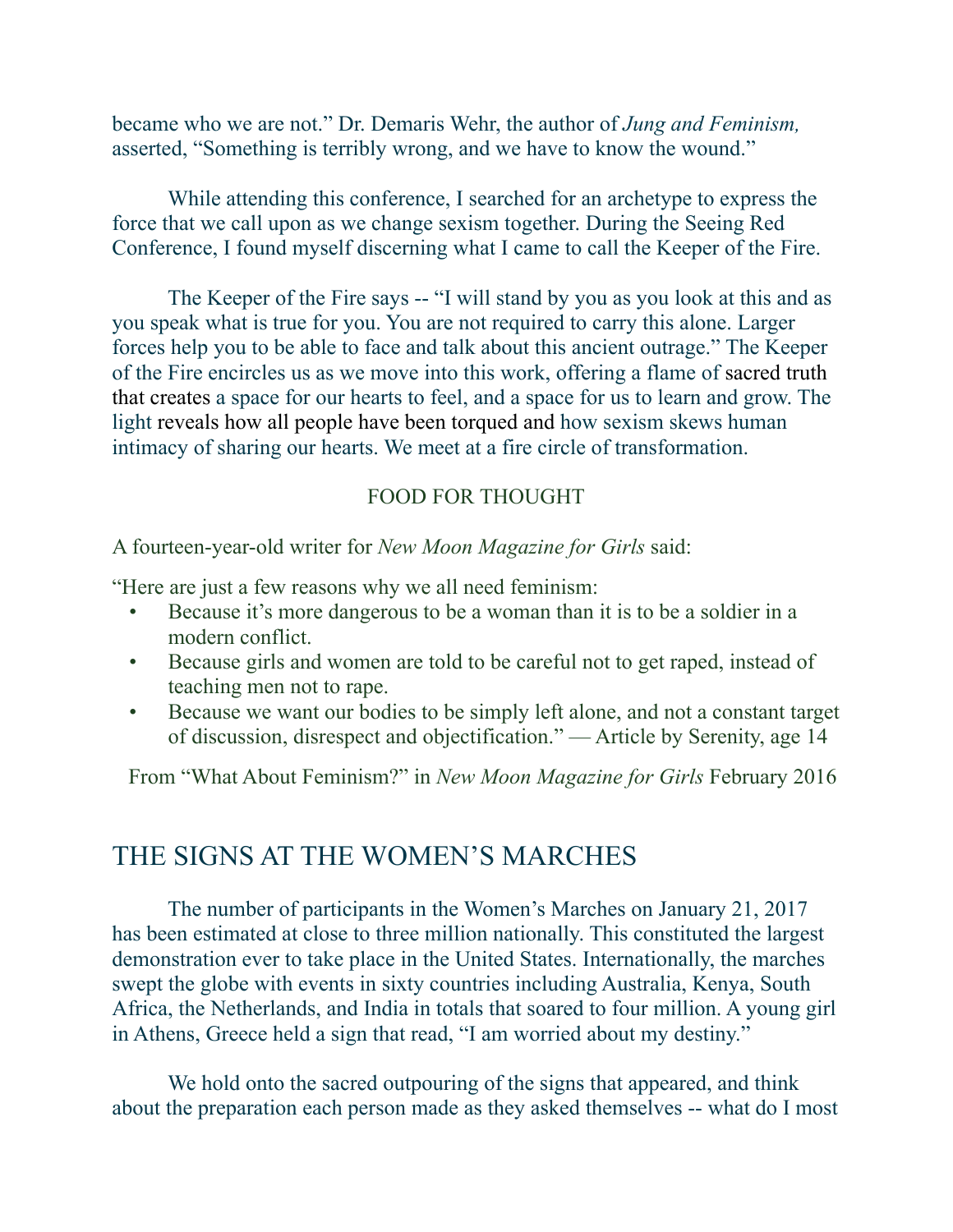want to put on my sign? Through consciousness, outrage, humor, and insistence these expressions created an outcrying that asked to be heard. What do we learn from what the signs and speakers said? How can we let this move us still?

The tens of thousands of signs at the Boston Women's March included:

I will never normalize hatred, never.

Unapologetic feminist marching for my daughter's future.

To all the girls -- you are valuable, powerful. You matter.

Friends, not fences.

Instead of walls, create mirrors.

Women's values are human values.

 That's the spirit of our dialogue. As we come together to look at gender injustice and gender reconciliation, we enter a sacred space where our own discoveries are welcomed. The rise of women's voices lifts us all. In Boston the emcee began -- "Welcome, sisters, and our whole human family. You look amazing." A roar spread over the huge crowd, rolling away from the stage in each direction. You could feel the commonly held values being expressed in the trust that was evident in the crowd. Although packed like sardines, people were thoughtful, careful, responsive to each other. There was mutual respect interlacing the event. Our ethical human covenant gets interrupted and blocked by oppression. Women's values are human values.

 Mary McClintock, main organizer of the Greenfield, MA rally said in her speech: "This is a story of the power of one woman. Just a few months ago one woman in Hawaii had an idea for a Women's March on Washington. She planted that seed of an idea in fertile ground. Look what has grown from that seed of an idea. Today we join in over 600 cities of women who are taking action because that one woman planted that one seed. I was one of the people who heard about that idea. I thought we should have a march in Greenfield. I took that seed and planted it in the fertile ground of friends and community. We shined the light of the sun on it, and it grew and it really kept growing into all of us here today. What we are is a big glorious plant with many branches, deep roots and ripe fruit. Each one of us is the fruit on that plant and inside each of us are the seeds of more actions. Take the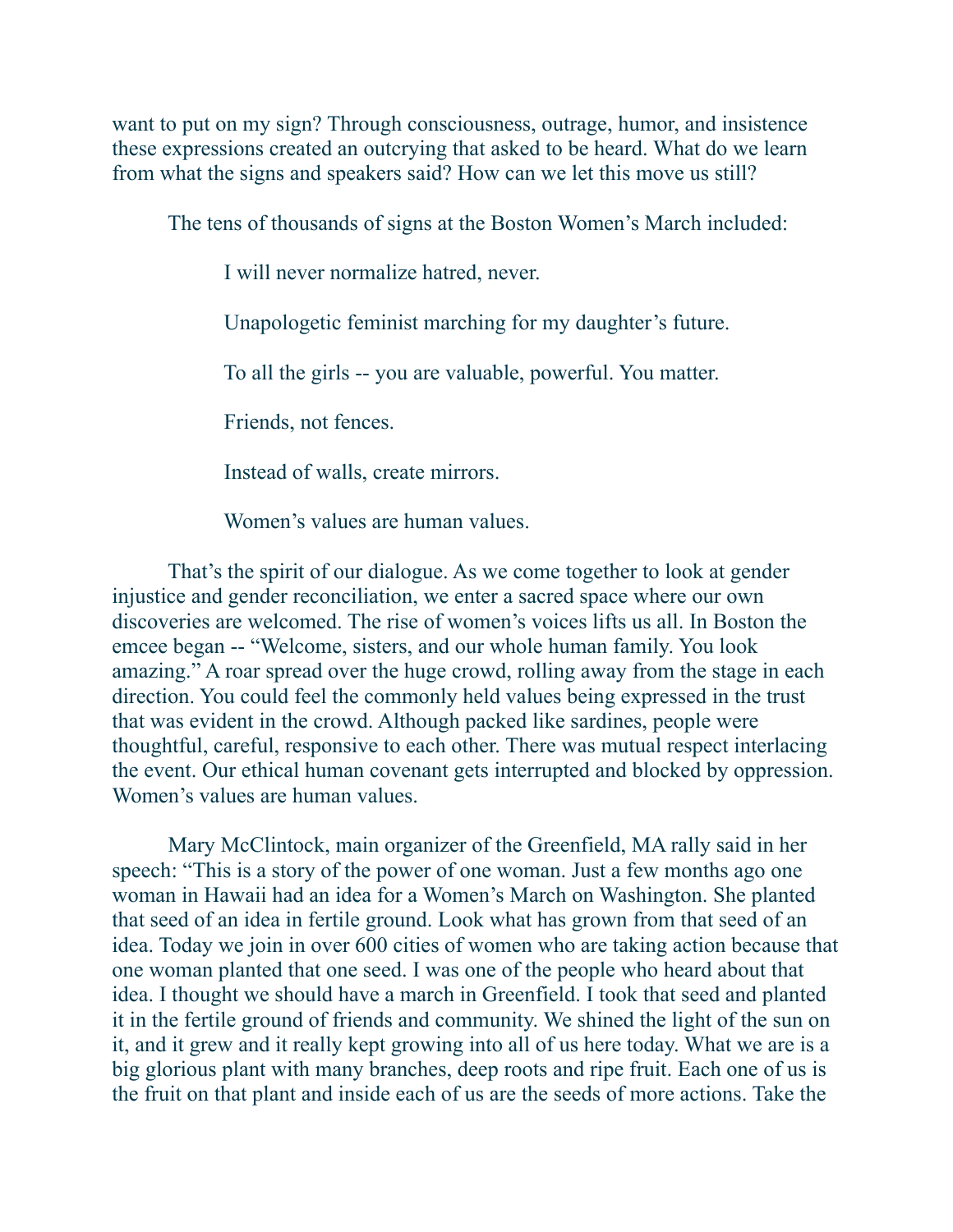seeds inside you and plant them in the fertile ground of community. Nurture them with the support of others. Grow many more plants. If naysayers say one person can't make a difference -- they tried to bury us but they did not know we were seeds."

 One way to keep the seed power of the Women's Marches spreading is by having dialogues about sexism and about gender reconciliation.

### WHAT CLUES DO WE HAVE FOR FOSTERING DIALOGUE?

 "Just don't tell them about the bad stuff," older teens said offhandedly to me as I was about to lead workshops for 11-13 year old girls.

 As it happened, there was no opportunity to ask them -- "For you, what's the bad stuff?"

 Was it the statistic about campus rape? Findings from the National Sexual Violence report estimated "that the percentage of completed or attempted rape victimization among women in higher educational institutions may be between 20% and 25% over the course of a college career. Among college women, 9 in 10 victims of rape and sexual assault knew their offender."

 Was it the information in the One Billion Rising campaign that 1 in 3 women and girls across the planet will be beaten or raped during her lifetime?

 Or was it not a statistic at all but experiences that they themselves were having? When we talk about sexism -- when any of us talk -- we get into the realm of painful interpersonal experiences. We are swimming into the waters of bullying, ostracism, degradation, physical danger, sexual assault, overwhelming physical take-over by another. We re-open the door to social events of humiliation, betrayal, and the most basic boundary violations. An intimate trusted person -- a best friend, a partner, a family member -- can become a carrier of mistreatment.

 A student at Mt. Holyoke College went to her chaplain for support after what happened to her when she went to vote. She said, "There was a young guy standing behind me at the polls who was covered with Trump buttons. I was surprised when he decided to talk to me, and what he said was so horrible. He said that the reason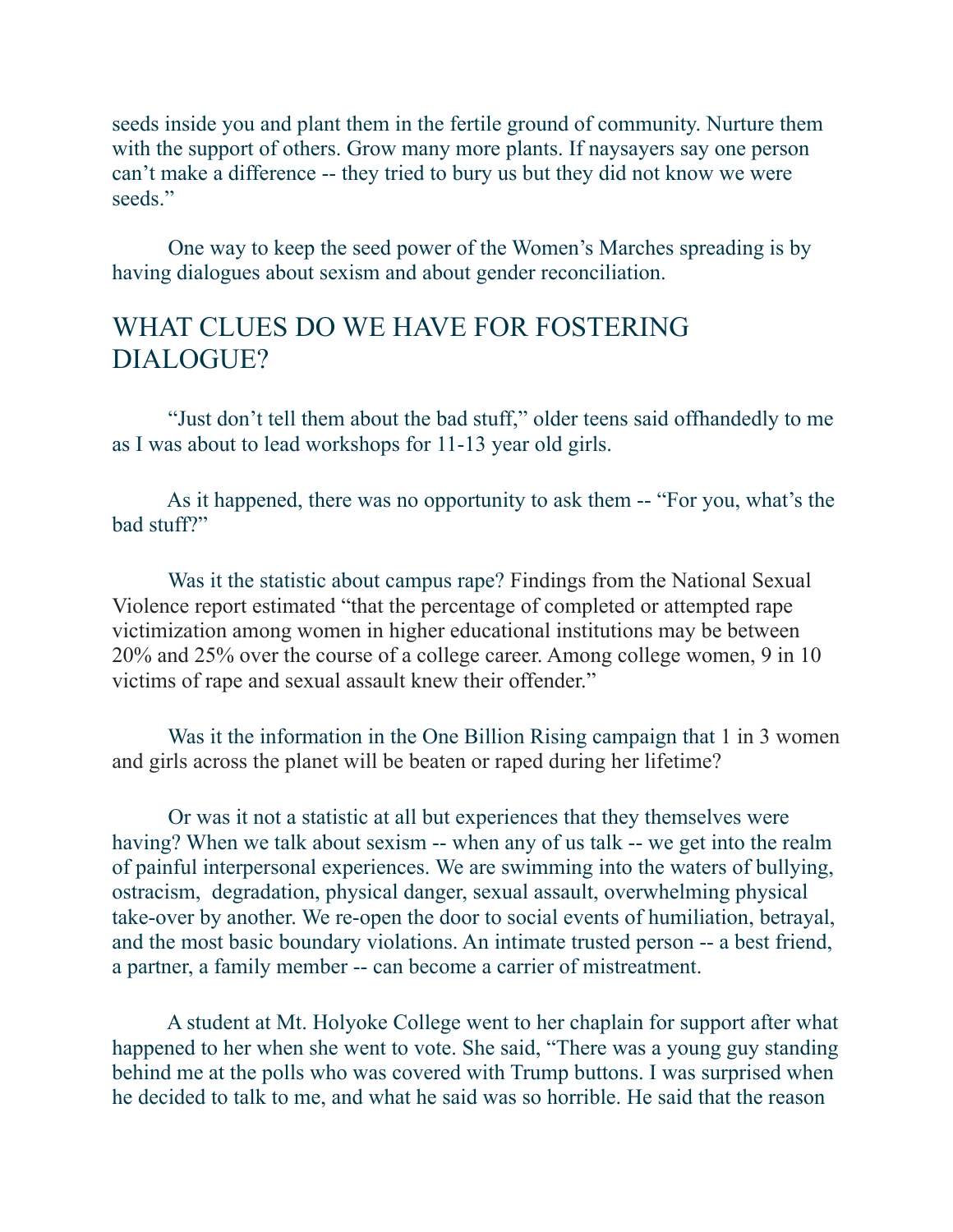he was voting for Trump was that if Trump won, he'd be able to do anything he wanted to do to women."

 The NY Daily News reported: "While Donald Trump shrugs off his hot mic tape as 'locker room talk,' women refuse to let their stories of sexual assault be dismissed. Kelly Oxford, author and social media star, encouraged her twitter followers to speak up about sexual assault. Specifically, their first one. That was Friday, just after the tape broke. By Monday morning, she'd received more than 27 million tweets, many under the hashtag [#NotOkay.](https://twitter.com/hashtag/notokay?f=tweets&vertical=news&src=hash)"

 In a speech in New Hampshire October 13th, Michelle Obama said: "I can't believe that a candidate for President of the United States has bragged about sexually assaulting women. I can't stop thinking about this. It has shaken me to my core more than I ever could have predicted." She added, "This is not how adults behave, this is not how decent human beings behave, and it's certainly not how someone who wants to be President of the United States behaves." She continued, "This wasn't just locker-room talk. This was a powerful individual speaking freely and openly about sexually predatory behavior, and actually joking about kissing and groping women."

 The director of a national organization emailed me, "The night that all of this came out, I stayed up late and wrote down all the experiences of assault and rape that ever happened to me. It included an outright murder attempt. The list came to thirty-five events. The next morning I talked to the men in my office and said I want you to understand what women go through behind the scenes."

 This booklet is part of a movement of solidarity of the kind that author bell hooks describes when she said it's about all of us changing sexism. This means we are intervening and changing the whole of systemic oppression. Every oppression is a combination of power and prejudice reinforced interpersonally, culturally and institutionally. There is no hierarchy of oppression -- no one of them that is "worse" than the other. They interlock.

In her book, *Feminism is for Everybody,* bell hooks writes:

"Simply put feminism is a movement to end sexism. This was a definition of feminism I offered in (my book) *Feminist Theory: From Margin to Center* more than ten years ago. It was my hope at the time that it would become a common definition everyone would use. I liked this definition because it did not imply that men were the enemy. By naming sexism as the problem it went directly to the heart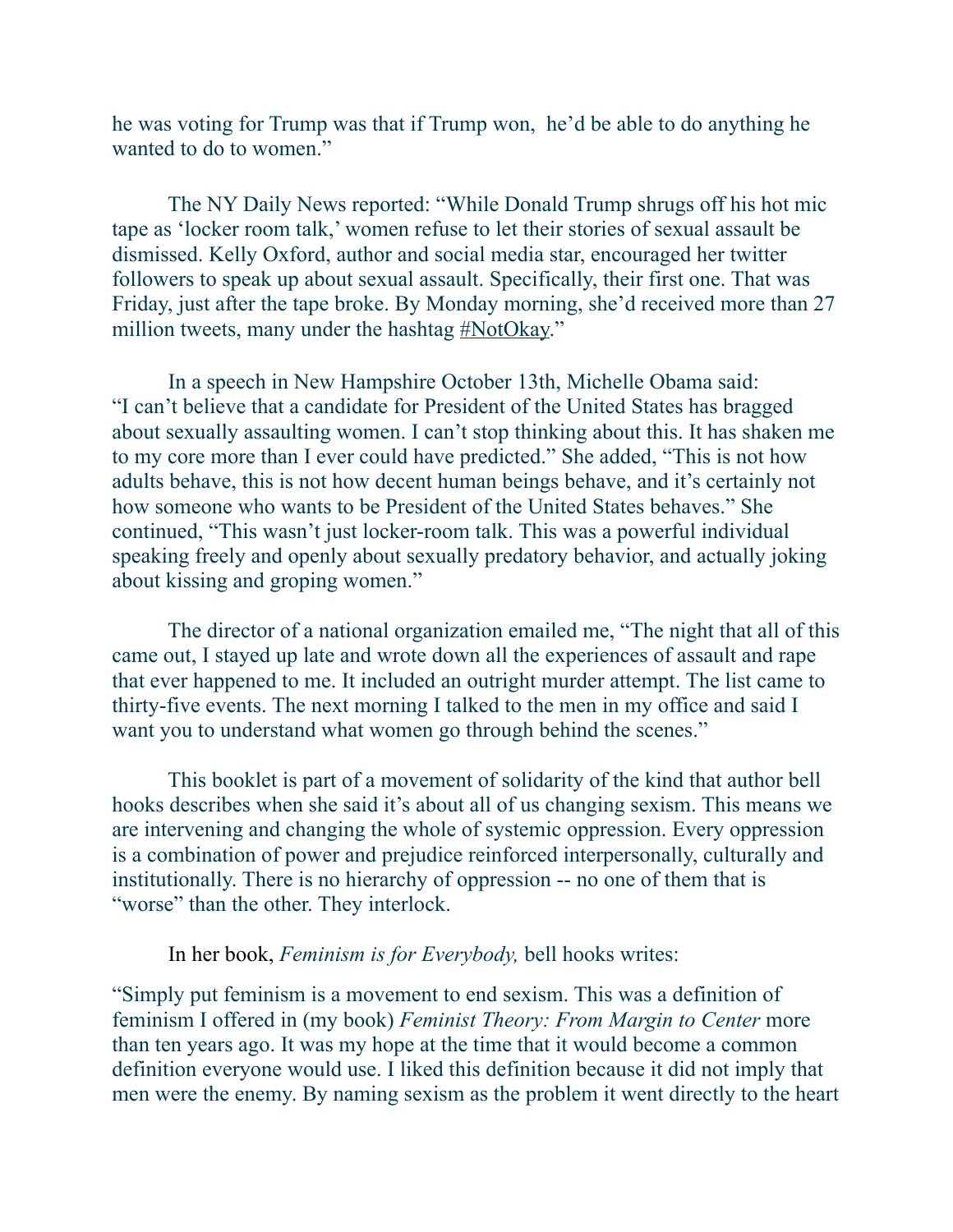of the matter. Practically, it is a definition which implies that all sexist thinking and action is the problem, whether those who perpetuate it are female or male, child or adult. It is also broad enough to include an understanding of systemic institutionalized sexism. As a definition it is open-ended. To understand feminism it implies one has to necessarily understand sexism."

# PART TWO: LEADING DIALOGUES

 This section collects questions, quotes and anecdotes that can be used to jump-start conversations. It also illuminates organizations that are taking leadership and lists their websites with information from their homepage.

### A SETTING THAT PROMOTES GROWTH

When I start off a dialogue, I want each person to have a chance to be heard and welcomed. Each voice is important, and so we begin by practicing sharing time to talk. As we go around and exchange names, I ask people to add a very brief description of a major socializing force in their childhood, and encapsulate it within two sentences. Examples might include your house of worship, a school, siblings. For me, it was experiencing the culture of the civil rights movement.

We share word associations to "sexism," and then to "gender reconciliation." I also distinguish defending from learning. I invite people to develop an inner tuning fork to feel the difference between when we are defending ourselves and when we are opening to learn, grow, and understand. We talk about the excitement of learning from each other, and what we can do to maintain that atmosphere.

 When Paula Green, founder of the Karuna Center for Peacebuilding, leads dialogue, she teaches seven principles.

- 1. Create safe space.
- 2. Agree that the purpose is learning.
- 3. Use appropriate communication tools.
- 4. Surface what is hidden.
- 5. Focus on the relationship (among participants).
- 6. Stay through the hard places.
- 7. Be willing to be changed by the situation.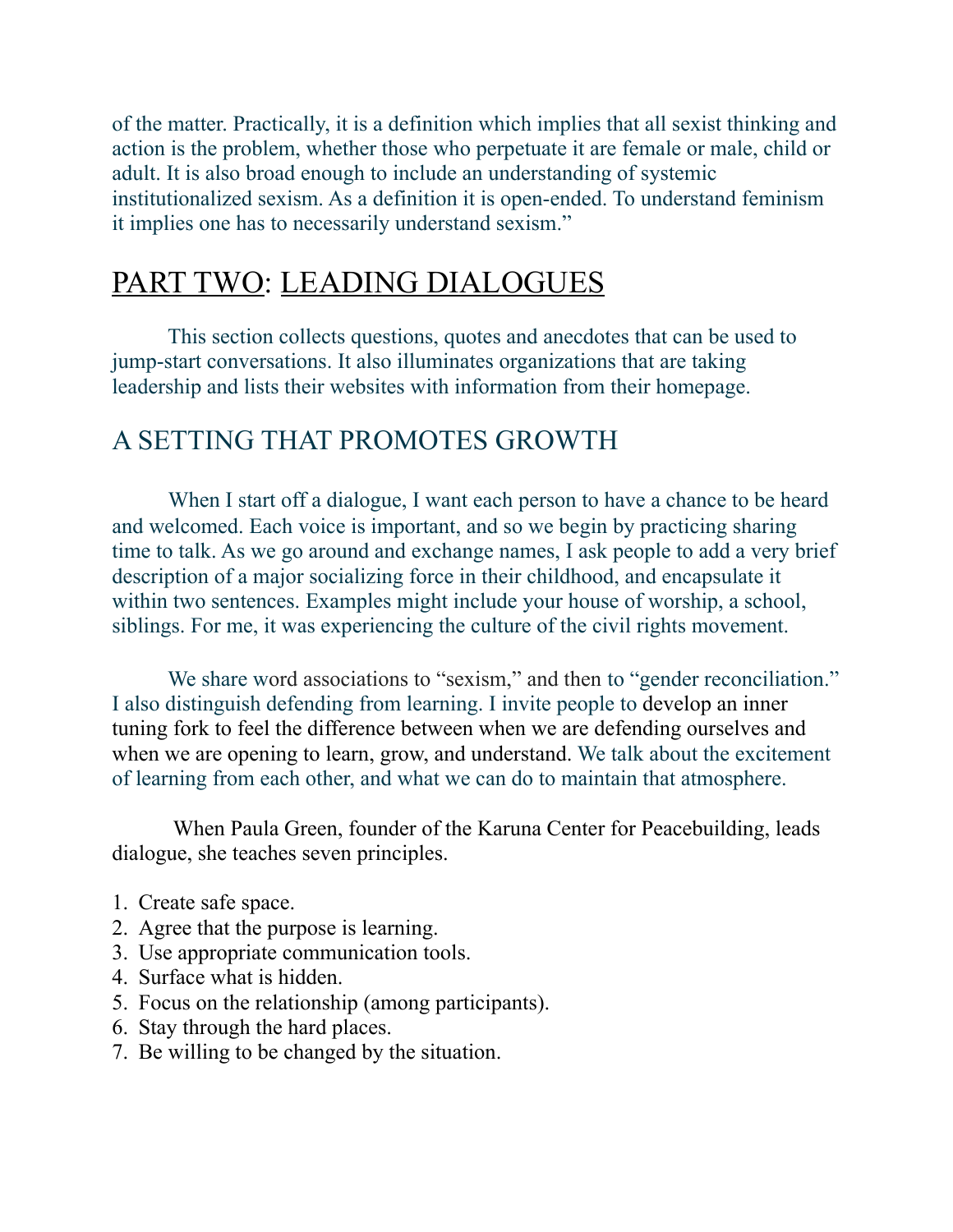To help locate ourselves in a place that is characterized by the dynamic of learning and growing instead of domination and ranking, I like to use images of being respected at the Welcome Table, or creating the Beloved Community. Martin Buber spoke of the I-Thou relationship. An image helps us stay connected.

 We're all invited and needed as we change and interrupt sexism. Make it clear that you aren't assuming that everyone in the room identifies as male or female. As you set up social safety for the dialogue, ask people what pronouns they use and welcome people who identify as gender queer, gender fluid, and gender non-binary. Concretely welcome LGBTQ?II voices. Make space for people to speak about oppression and targeting they receive. For all dimensions of diversity, set up solidarity as all of us learn more about being allies.

 In their website, the training organization Cultural Bridges to Justice writes: "Most progressive, non-profit organizations, whether in human services or social change, recognize that their mission cannot be completely fulfilled until all forms of oppression (racism, sexism, heterosexism, classism, ableism, anti-Semitism, et al) are addressed."

 Other oppressions need to be named including Islamophobia, transphobia, prejudice against people who have experienced trauma, and ageism. The oppressions listed above interlock in what was termed by Equity Institute in the early 1980's "a wheel of oppression." Within this wheel, each spoke keeps the whole gridlock in place. When one of us is hurt, all of us are hurt.

> How can all people engage in solidarity to change sexism and why is that a goal?

 Which kinds of oppressions particularly matter to you personally and politically and how early in your life did you start to care about these?

How can dialogue about sexism be meaningful for all?

 As Traprock President Pat Hynes articulates, "Due to sexism itself, the term 'sexism' is perceived to be light-weight, but as we see, it encompasses an everpresent threat ranging from harassment to mortal danger."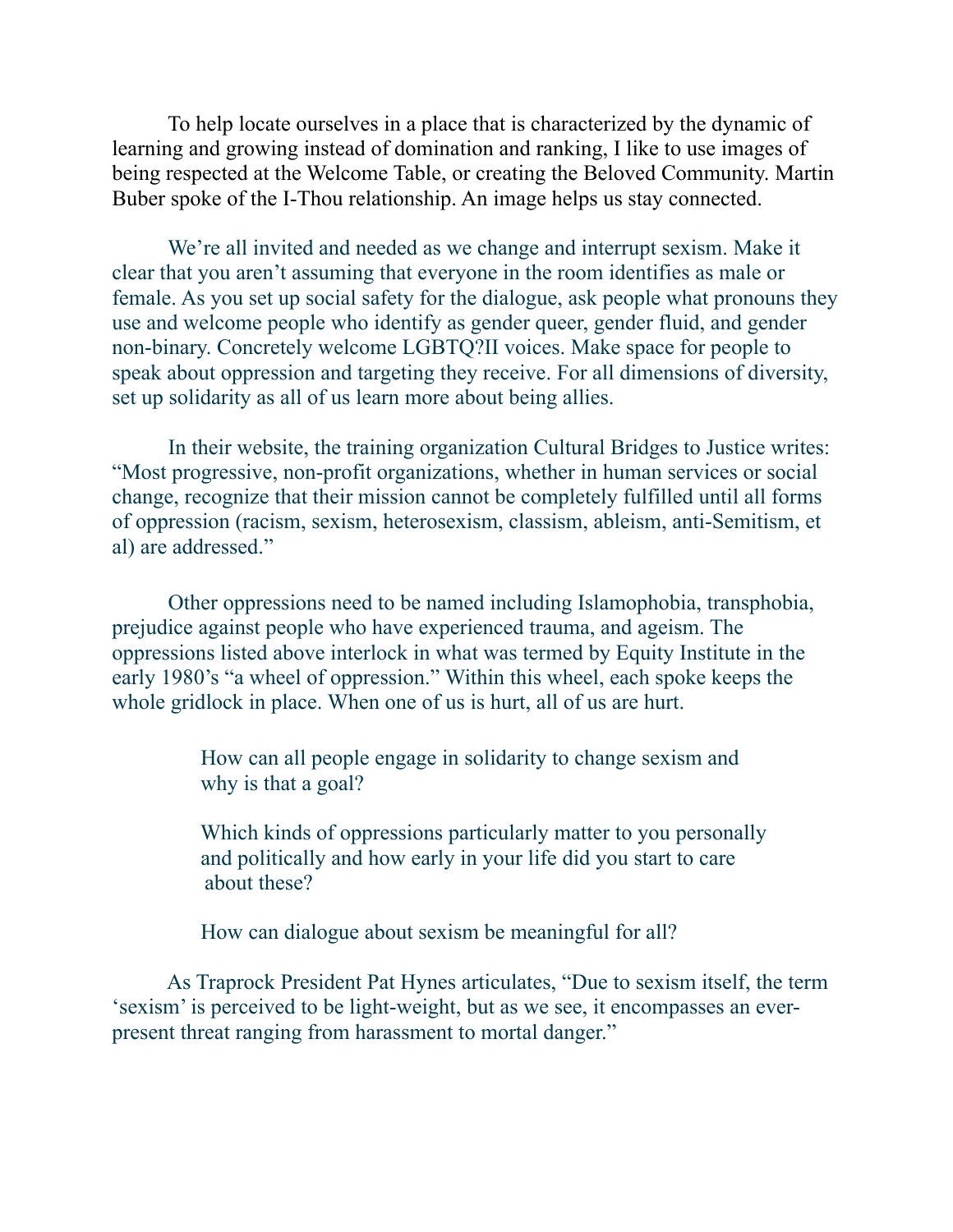### SOCIALIZATION IN CHILDHOOD

These are questions that you can use at the start of a dialogue group:

What are some early memories you have about gender assumptions and stereotypes? Did you notice people being regarded in different ways? What messages did you get about what it means to be female or male?

What kinds of friendships and interactions did you have?

What is an early memory of noticing unfairness based on gender?

Do you have memories of harassment or aggression that were gender based?'

### Here are **sample anecdotes** that came forth in dialogues:

"This may have looked aggressive, and I don't know how the girls felt about the game but for us boys it was friendly and fun. When I was eight all of us would go into the woods to play. The girls would ride long sticks and say they were horses. The boys would play war. We liked to suddenly rush at the girls with our shields and it seemed to me that everyone liked the game."

"When I was in first grade, and that was 1955, I heard from girls who walked home to a different neighborhood than I did, that boys in our class chased girls after school to pull down their pants. That was how they said it -- pull down their pants. Since we all wore skirts in those days, that meant pull down their underwear. I was scared to hear about that and glad that the boys I walked home with never thought of such a thing. I have to say that in the back of my mind I really wondered why no adults were stopping it. It made me scared that our teacher and the principal hadn't organized to prevent them from doing it. I certainly thought they would have been strong enough to intervene. It made me feel nervous about authority and what things they let slide. Even though it didn't happen to me, knowing of it was scary."

"In high school I remember choosing to wear a trench coat to school so I could walk home without men cat-calling from their cars."

"In high school I carried my notebook like a shield in the hallway, especially in the stair wells where some guys would try to reach out and grab you."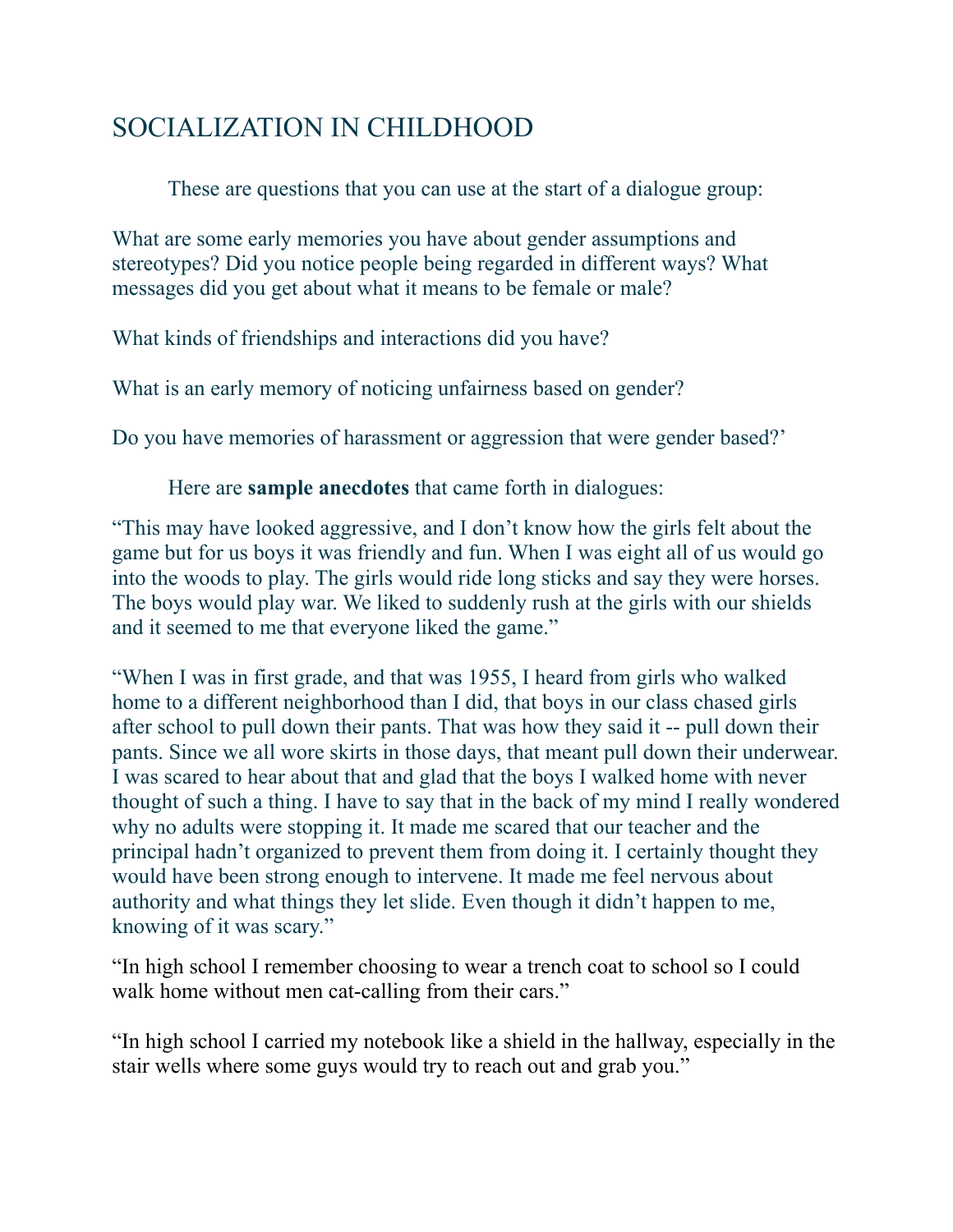### Do you have memories of thinking about the status or abilities of women?

"As a girl growing up in 1970s, I can remember consciously reflecting that I don't have to worry about being President because by the time I grow up, a woman will have already become President."

"In the 1960s in high school I wanted to be a minister but at that time there were no women ministers in any church, and so I felt I had to bury my hope."

"I wanted to be a dancer but in my family boys weren't allowed to do that."

 The National Association for the Education of Young Children in 1989 published a book by Louise Derman-Sparks and a task force of teachers that was called *Anti-Bias Curriculum: Tools for Empowering Young Children.* They wrote:

 By four years old, preschoolers are strongly influenced by societal norms for gender behavior and accept that boys and girls are supposed to do different things.

Observing that social norms may override children's first hand experience, the teachers collected examples for the book from their classrooms. They describe this event and showed how an intervention was made.

 Judy and Marie ask John to play doctor with them. John wants to be a nurse but Judy doesn't agree. "You can't be the nurse. You have to be the doctor," she firmly states.

 The teacher intervenes,"Both boys and girls can be doctors and nurses. In fact, Judy, you dad told me that you used to go to a woman doctor."

"She was a nurse," insists Judy.

 "Well, her teacher continues, feeling a little stymied, "you may not think that women can be doctors and men can be nurses, but I do and John does, we I want you to let John be the nurse." Judy agrees albeit reluctantly.

Share this intervention and seek earliest memories of noticing any assumptions about "girl activities" and "boy activities." The participants will probably have a wide range of responses -- some will recall parents or teachers deliberately helping to expand activities for all people. Were girls and boys asked different questions and greeted differently by relatives or by strangers encountered at a store?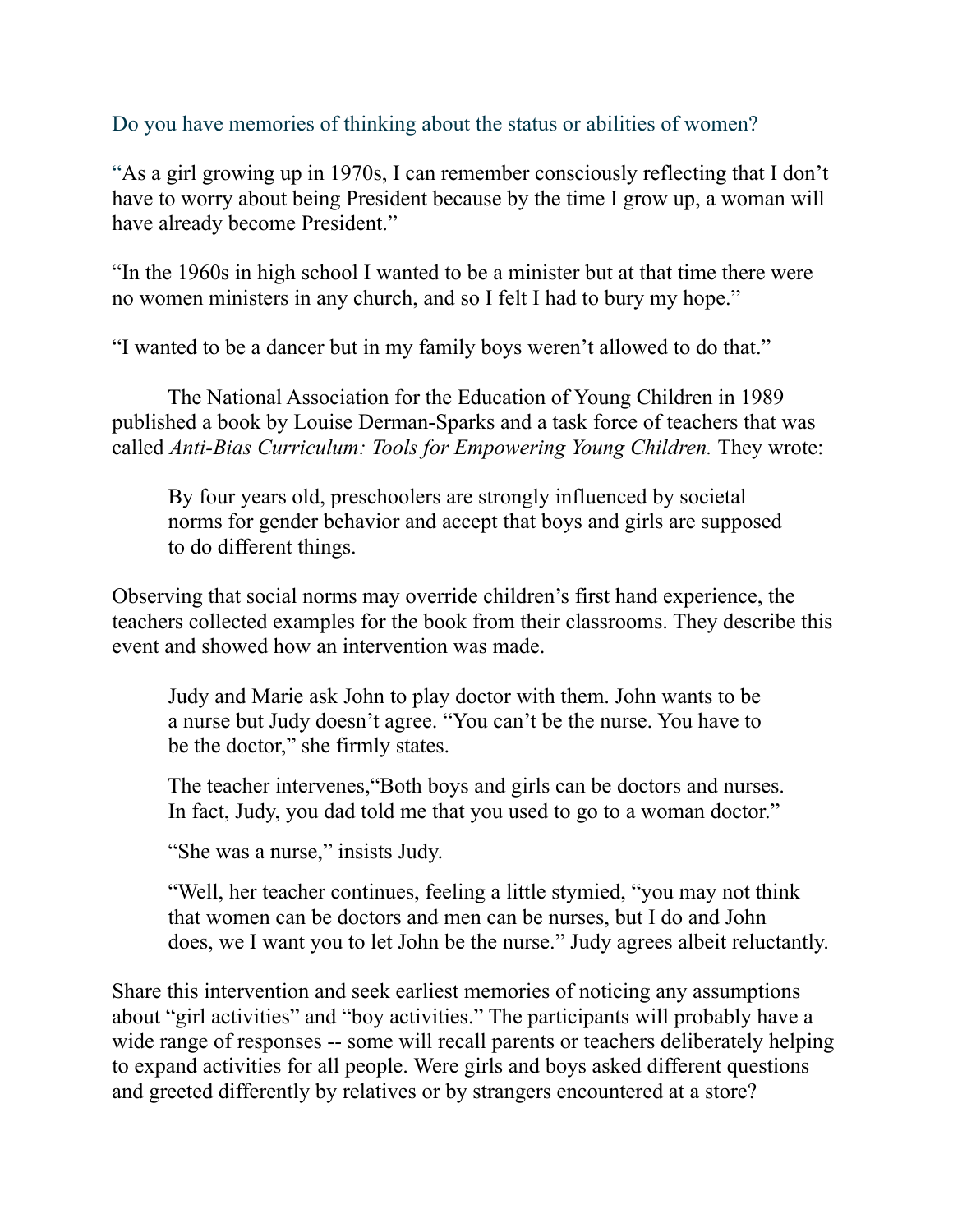### IS THIS WHAT SEXISM LOOKS LIKE?

In a dialogue group, share this list and ask for reactions. Seek additions people would make to the list as well as disagreements and revisions. This can be used as a way for people to share personal experiences.

Generalizing what happens to many girls:

Trained not to speak up and raise their hands.

Trained to please the other sex.

Trained to defer.

Trained to be agreeable.

Trained to recognize and express feelings.

Trained to be sexually attractive as a socially acceptable source of power.

Trained to compete for a boy friend.

Trained to monitor male aggression and be responsible for keeping it in check.

Generalizing what happens to many boys:

Trained to squelch feelings and keep vulnerability hidden.

Trained to speak first.

Trained to expect that they are going to be listened to.

Trained to evaluate girls.

Trained not to listen to women and not to be interested in the lives of women.

Trained to be physically strong.

Trained to not share most feelings with anger as the exception.

Trained to need to be right.

Trained to allow boys to humiliate each other.

### WHAT SOLIDARITY LOOKS LIKE:

At the same time, we recommend that people collect anecdotes of ways that people have been conscious allies to each other.

- \* A boy in high school describes a time that he walked into a stairwell in the school and noticed a tight knot of boys surrounding and harassing a girl. Although he had never met her before, the way he took action was to reach his arm forward, grab her by the hand and pull her away to safety. He said, "I've been looking for you everywhere." With relief, she thanked him later for intervening on the spot.
- \* A boy talks about speaking up in gym class to support a boy who was singled out for mockery and continually picked last for teams.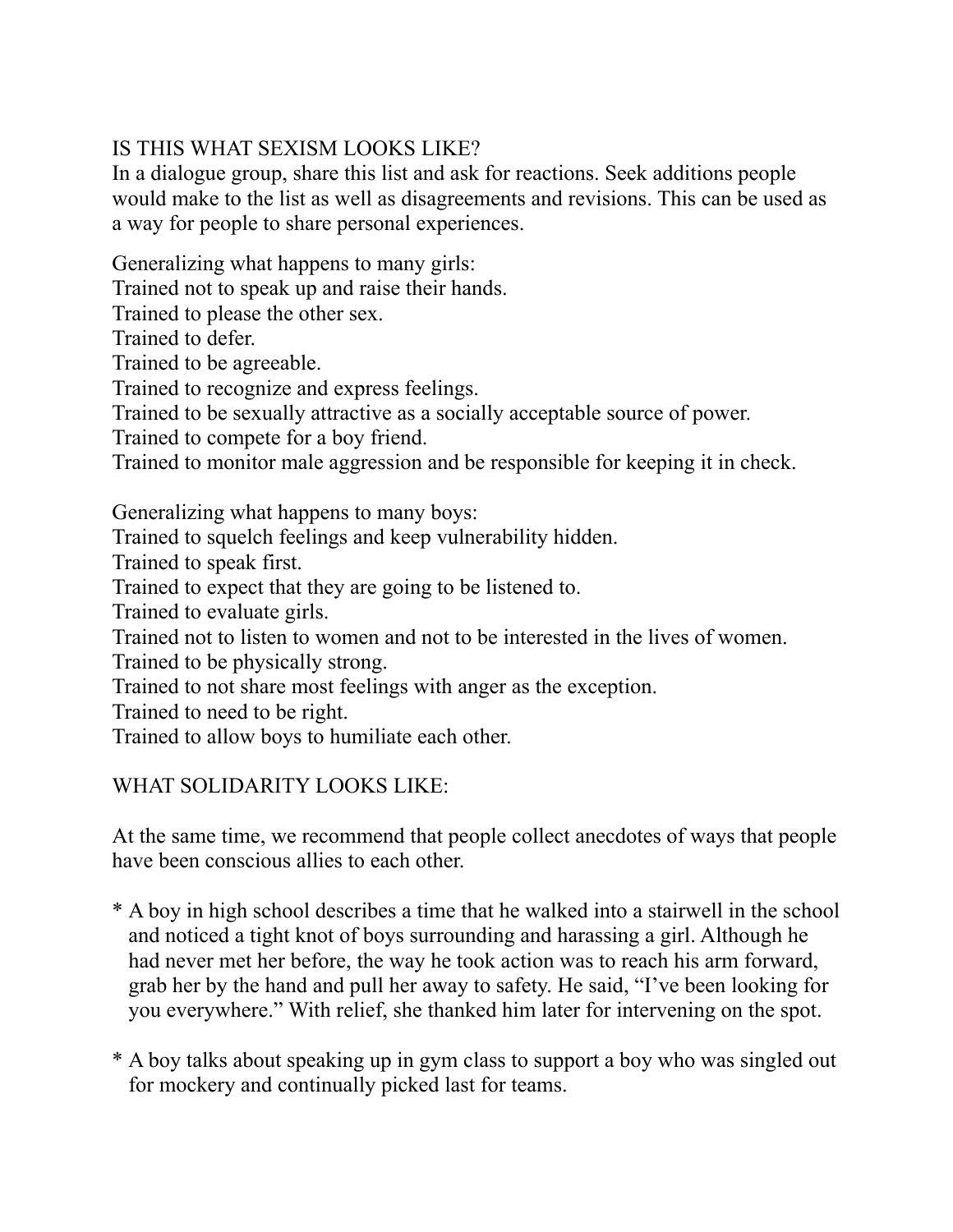### EVERYDAY SEXISM

An important direction for dialogue is to collect recent personal experiences. Decide what is the most comfortable way for your particular group to do this. People can exchange stories out loud, or they can write anonymously and have them read. Here are two examples from Western MA that could start things off.

\* A twelve-year-old walking with her friend in town felt confused when a fortyyear old man came up and talked with them in a overly friendly way that seemed to have overtones of flirtation. She told a teacher but not her parents. The teacher spoke to her father, but he didn't think it would be a significant event in her life and didn't want to follow-up on it.

\* A nursing mother in Western MA told what happened when a man passed her by in a crosswalk. "He felt it was his right to say--someone should get you a bra."

#### **EVERYDAY FEMINISM**

Website: everydayfeminism.com

**Sandra Kim** is the Founder and Executive Director of Everyday Feminism. Launched in June 2012, "Everyday Feminism has become one of the most popular feminist digital media sites in the world, with over 4.5 million monthly visitors from over 150 countries and a team of over 40 writers."

 Sandra Kim writes: "We cannot afford to continue living in a world built upon the oppression and exploitation of our bodies, lives, and livelihoods. As our resolve to show up lovingly and valiantly for the struggles that lie ahead has grown, so too have the day-to-day challenges of having these conversations with other people."

 She provides this overview: "We aren't born sexist. It's not like you pop out of the womb already thinking that women are inferior beings. It's through observing, learning, and understanding society that you come to hold common attitudes and beliefs, including misogynistic ones. Socialization is part of personality formation, meaning that it shapes the ways in which you think about yourself and others, relate to the world around you, form attitudes, and behave. That's why people of certain identities and people from the same culture will often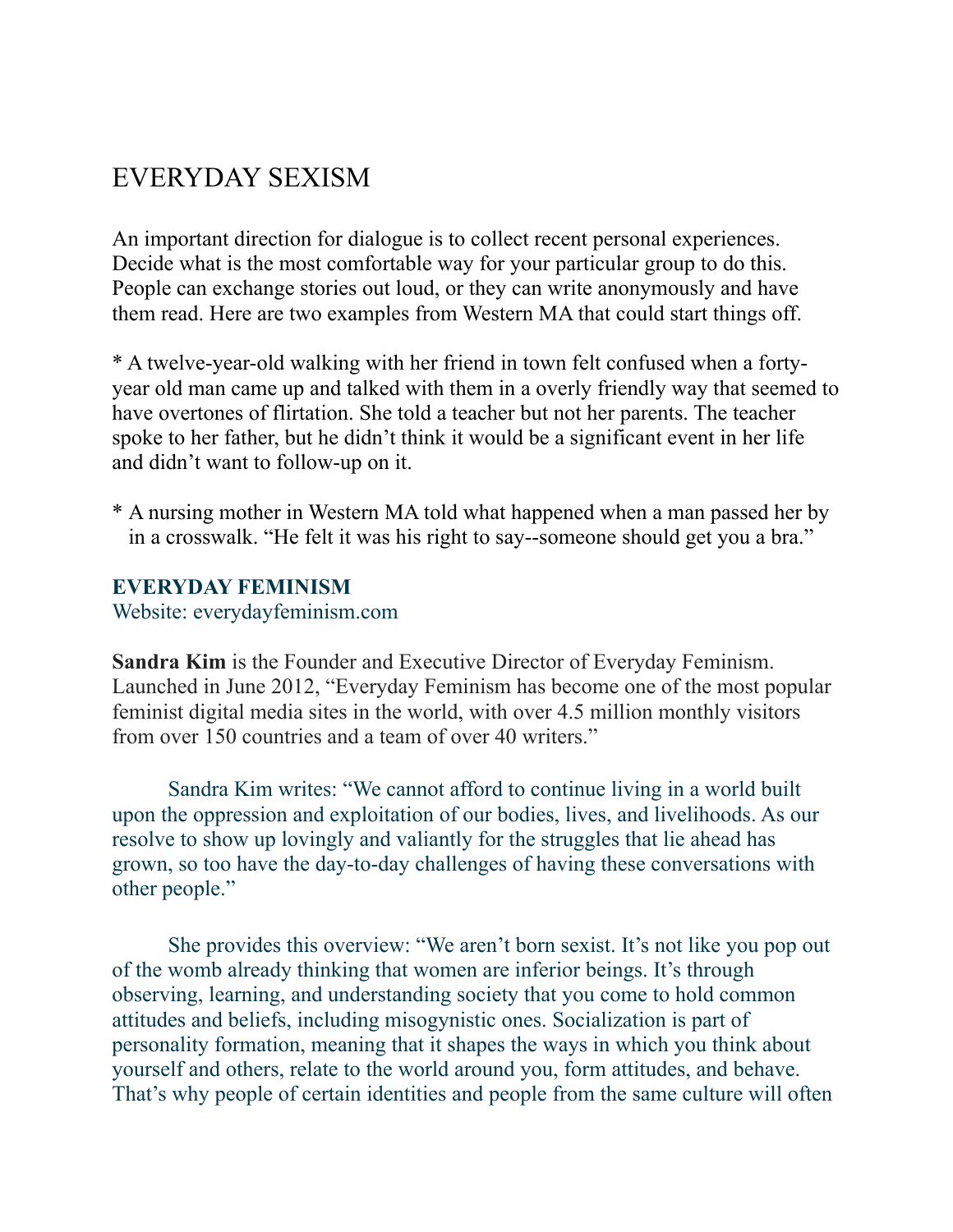exhibit similar personality traits and engage in similar behaviors. This is because of how the socialization process works – because its purpose is to shape one's personality to fit that of the others in their identity group and culture."

 In her Compassionate Activism online workshop, entitled "Healing from Marginalization with Love and Justice,**"** Sandra said, "The status quo is systemic oppression. We were raised on these lies. We were raised on the lies that certain people are better than others. Other peoples are worth hurting. It doesn't really matter if they get hurt. Only some people deserve to be protected. These are all things that we were taught growing up as children."

### COMMON THREADS -- INTERSECTIONALITY

 Black lesbians in the 1970's first named and recognized intersectionality. According to blackpast.org: "The Combahee River Collective, founded by black feminists and lesbians in Boston, Massachusetts in 1974, (created)...one of the earliest explorations of the intersection of multiple oppressions, including racism and heterosexism. For the first time in history, black women openly and unapologetically communicated their sexual orientations in the midst of their social justice work, no longer trading their silence for permission to engage in political struggle.

"The Collective's name refers to a resistance action by [Harriet Tubman](http://www.blackpast.org/aah/tubman-harriet-ross-c-1821-1913) in 1863 in [South Carolina](http://www.blackpast.org/entries-categories/south-carolina), the [Combahee River Raid](http://www.blackpast.org/aah/combahee-river-raid-june-2-1863). Tubman freed more that 750 slaves in this unique military campaign, the only one in U.S. history conceived and directed by a woman. After attending the 1973 [National Black Feminist Organization's](http://www.blackpast.org/aah/national-black-feminist-organization-1973-1976)  [\(NBFO\)](http://www.blackpast.org/aah/national-black-feminist-organization-1973-1976) regional conference, the Collective's founders began meeting on their own in Boston in 1974. They experienced much disillusionment with the second wave of American feminism from the 1960s along with the [civil rights,](http://www.blackpast.org/entries-categories/civil-rights) [black](http://www.blackpast.org/entries-categories/black-nationalists)  [nationalism](http://www.blackpast.org/entries-categories/black-nationalists), and [Black Panther](http://www.blackpast.org/aah/black-panther-party) movements. They thus knew from the beginning that their new platform would include struggles against racial, sexual, heterosexual, and class oppression."

- See more at: [http://www.blackpast.org/aah/combahee-river](http://www.blackpast.org/aah/combahee-river-collective-1974-1980#sthash.q0p7kILp.dpuf)[collective-1974-1980#sthash.q0p7kILp.dpuf](http://www.blackpast.org/aah/combahee-river-collective-1974-1980#sthash.q0p7kILp.dpuf)

The Common Threads Program of Traprock Center for Peace and Justice began in 2013 under the name Peace Net for Girls and Women. The name was changed from Peace Net to Common Threads at the time of producing a multi-age conference. Since our goal was looking at sexism, racism, and ageism, it felt that a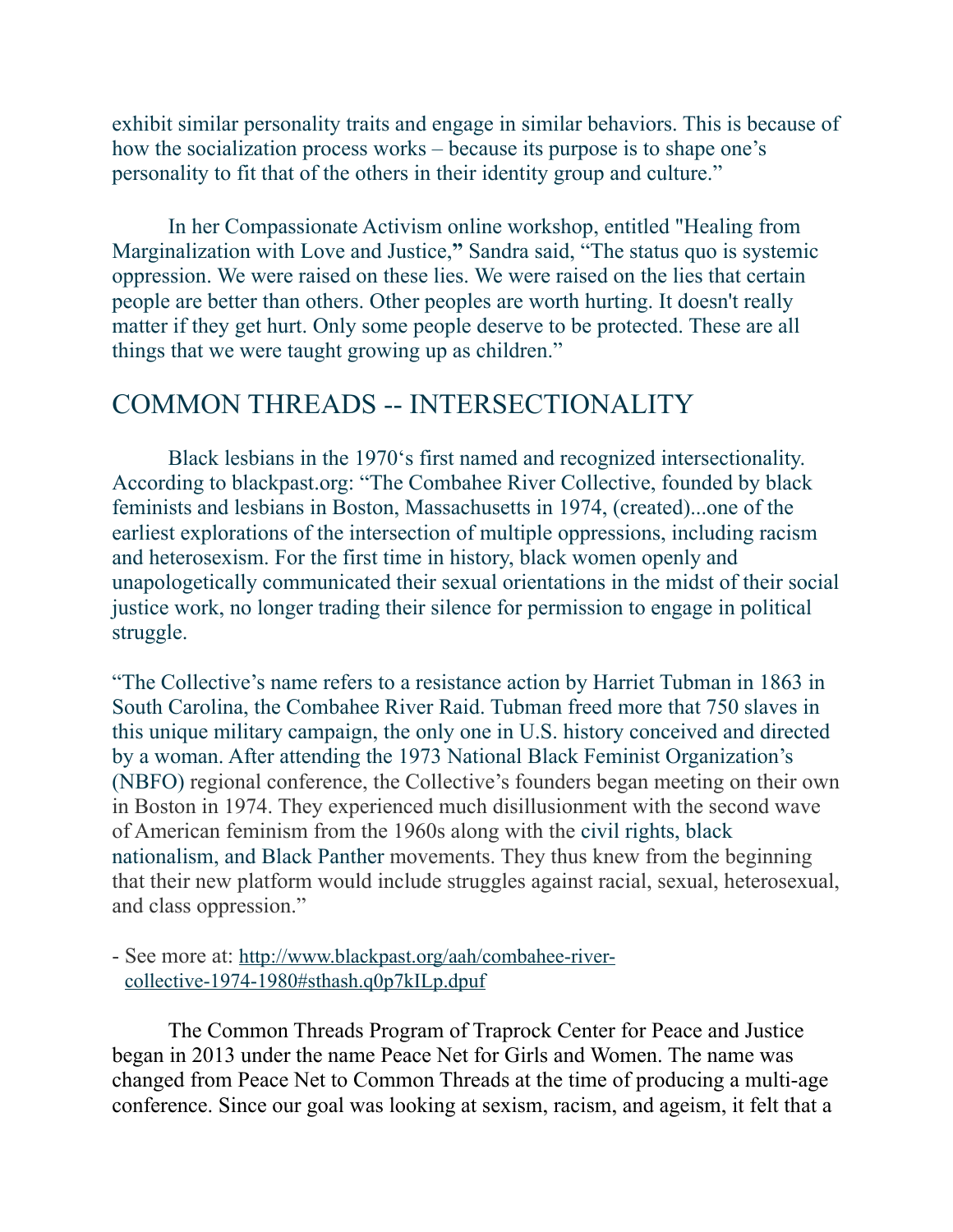broader name was needed. At the planning meeting for workshop leaders before the conference, we read from sections of the Combahee River Collective document to honor black lesbian feminists as the first who put forth intersectionality.

The Common Threads Project invites people into dialogue with these words:

*We hold all these threads in common. All of this goes together.* We build compassionate solidarity with all ages. We honor women's voices and experiences. We honor LGBTQII+ voices and experiences. We transform masculinity together. We prevent and heal from violence. We care about changing racism, anti-Semitism, Islamophobia and all oppressions that endeavor to divide us.

This dialogue is a place of listening and learning from each other where these understandings overlap. We yearn to come together.

Our conversation is centered around recognizing how sexism, patriarchy, and the threat of sexual assault have torqued people's lives. We recognize that because of the way these are constructed it is easy to be drawn away from that discussion. We will hold all the common threads while looking for clues.

This means we are learners together and these dialogues are sacred spaces of shared vulnerability where we leave behind accusations as we support our awakening consciousness.

Dialogue conversations can increase solidarity and compassion by squarely facing how racism, sexism, homophobia, ageism and the other interlocking oppressions disengage people from the combined community needed to change the massive inequities that hold us down. From across the generations, we come together.

### SETTING A SUPPORTIVE TONE FOR THE DIALOGUE

As you plan a dialogue session and you look at what agreements will keep it a safe space, it's also helpful to set themes. Here are themes that our multi-age leadership team developed and used for the Common Threads Conference.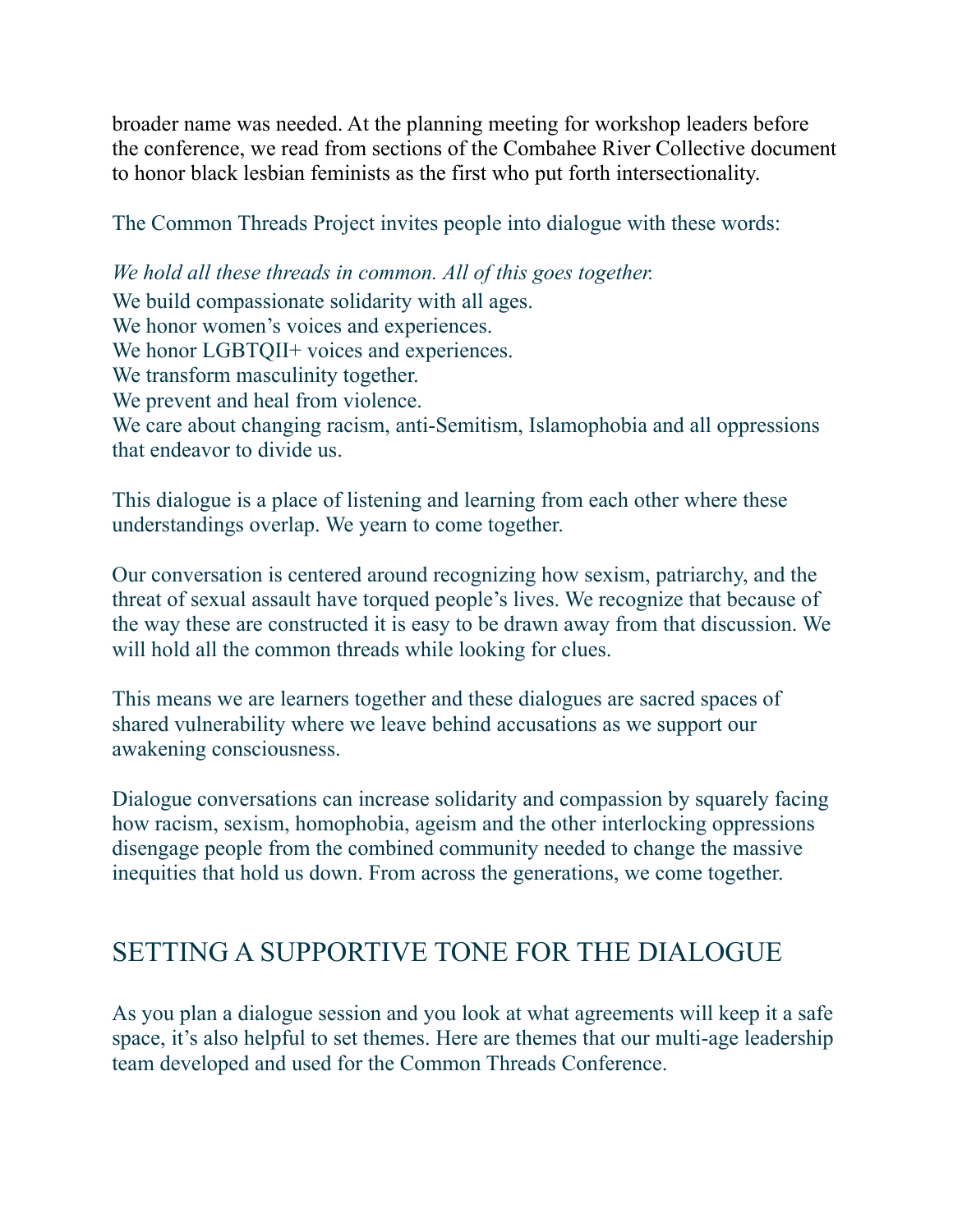\*All are experts and our learning space is designed for many voices to be heard from. There's no hierarchy of age, expertise, of knowledge. All people are welcome.

\* We are thinking about ethics within our activism. We are being conscious not to recycle oppression.

\* We're here to grow. It's okay to "make a mistake" and learn more.

\* We're not all on the same page or in the same situation.

\* We aim to trust each other's intentions.

\* As we talk about equity, we also want to make sure to address sexual assault, and "the war on women," the prevalence of violence against women.

The personal is political: Our belief is that unless you grow at an interpersonal level, structural level change won't be deep and abiding. More than identity politics alone, beyond issues and structural analysis, we foster growth in heart, compassion and communication.

Mutual support: We are inspired by Audre Lorde who said, "The Master's tools can't dismantle the Master's house." Instead of "calling each other out" in ways that shut people out, we call each other into growth and dialogue.

### KEEPING THE DIALOGUE SAFE FROM INVALIDATION

One of the things I say at the start of a dialogue is that people can speak up and ask for a pause in the action if something happens that feels disrespectful or invalidating. It's important to spell out what we can do to validate each other.

> Give empathy first to the speaker telling their story before moving to understand what is happening for the others who are part of the story being shared.

When hearing another person share a painful story, listeners need to GO TOWARDS THE SPEAKER WITH SUPPORT -- DON'T JUMP AWAY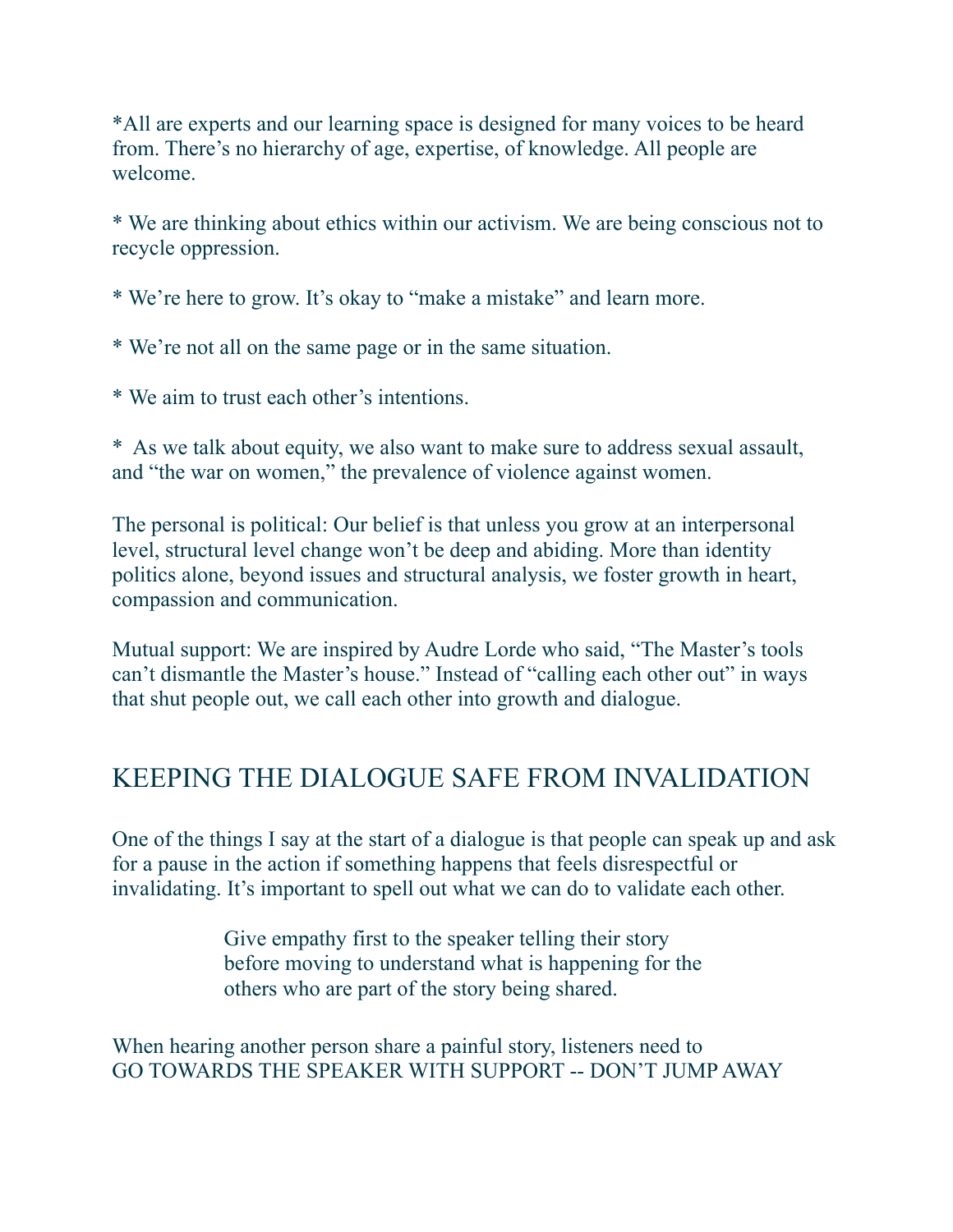The phrase "jumping away" means that a listener has suddenly abandoned support for the speaker and instead has inquired about other people in the story or other aspects of the issue, thereby shifting primary attention to somewhere else.

This is an example of what invalidation looks like. Let's imagine that a member of the circle shares the example that was presented earlier -- an event on the playground when first grade boys reached under girls' skirts.

If the first response to hearing this story were -- "I bet none of the adults at that school knew what was happening," that is jumping away from the speaker.

While that's a valid line of thinking and while it sounds on the surface like an innocent reaction -- what is happening is that the listener has changed their focus from supporting the speaker to a different frame of reference -- that of thinking about someone else in the story.

A direct first response would be, "That must have been scary." That's validating.

The kind of school that pays attention to the safety of all students would have set clear standards. Teachers would have said -- if something harmful happens to you, come and tell me. Teachers noticing frequent scuffles on the playground would have investigated and found out that boys were chasing girls to pull down their underwear. When a speaker remembers back to first grade and tells how scary that experience was, the validation needs to go to her rather than placing emphasis on the teachers and parents who didn't step in and change it. Then, after giving a validating response, conversation can turn to what was happening for the adults and how something like that can be prevented today.

In preparing for a dialogue, it's important to put ourselves in the shoes of the speakers sharing memories of sexism, violation, humiliation. The speaker is taking a risk to share something vulnerable. Perhaps it's the very first time they have talked about it. Telling the story creates an inner discovery of a personal truth that something happened which was not okay. To create a safe circle, it is important that every participant learns how to give primary validation to the speaker.

If you find that instead your thoughts go most easily to justification of the actions of somebody else or sympathizing with someone else, this is a time for self examination as to whether something about this is uncomfortable for you.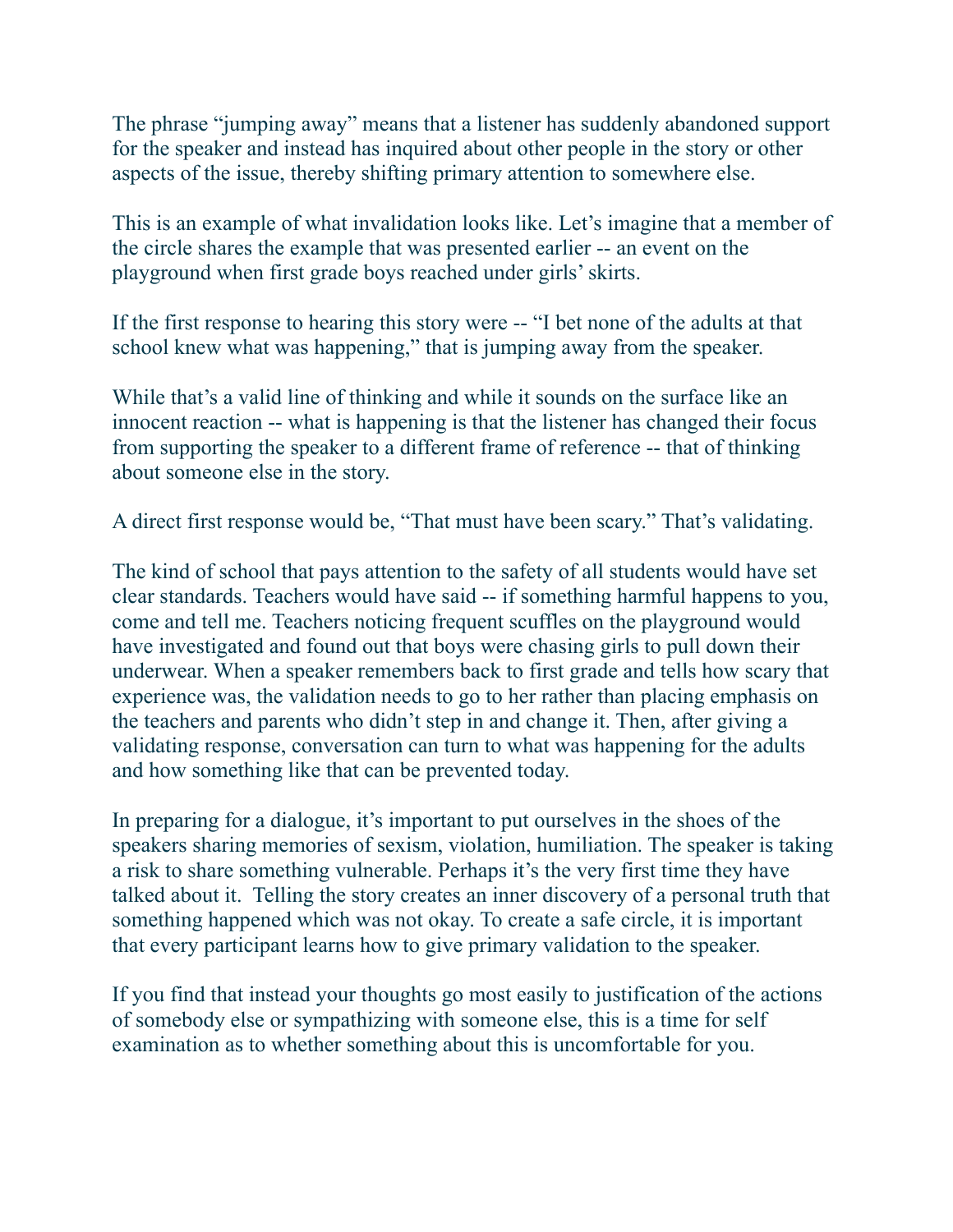We recommend the Compassionate Activism online workshop by Sandra Kim, director of **Everyday Feminism.** It is entitled "Healing from Marginalization with Love and Justice." It offers some of the tools needed to heal and build your capacity to respond to everyday injustice from a sense of wholeness and shared humanity. Kim teaches the ways "systemic oppression has taught us to deny and suppress our feelings and pain, and how to give our experiences as marginalized people the acknowledgement and validation we're too often denied."

### **How Systemic Oppression Teaches Us Our Pain Isn't Real**

by Sandra Kim, Everyday Feminism, Compassionate Activism Online Workshop

"When we share that we've been violated - whether that's physically or emotionally, we're told that:

- It didn't really happen. Denying.
- It wasn't that bad. Minimizing.
- It was your fault. Blaming.
- You were asking for it. Shaming.
- You should have behaved differently. Policing.
- You need to stop talking about it. Silencing.

And we learned this lesson well. So now we're the ones making ourselves wrong for our feelings and suppressing our pain."

Sandra Kim's groundbreaking work is essential to help us be aware of what we can do to create dialogues on sexism which are characterized by mutual respect and mutual support instead of silencing, shaming, or minimizing.

### GENERATIONAL DIALOGUE

 In the 1960's sexism was called "the problem that has no name." This was described by Betty Friedan in her book *The Feminine Mystique*, published in 1963, which is said to have launched the Second Wave of Feminism, the First Wave being the fight for women's suffrage.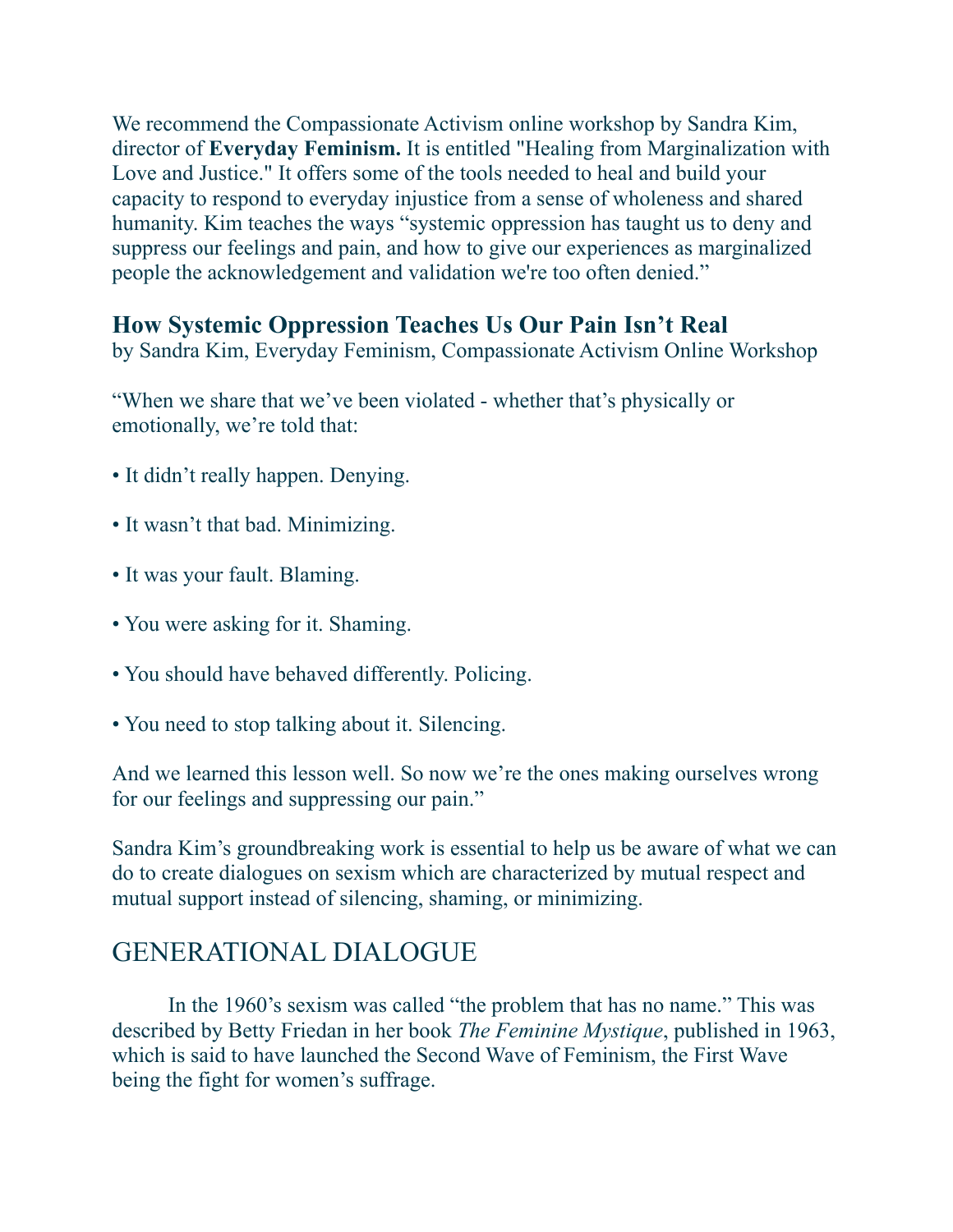One way to structure a dialogue is to create an opportunity for people of many different ages to share perspectives. A carefully crafted format can make sure that all ages get a chance to share. At the Common Threads Conference, in one segment we separated into small groups by ages and then came back together.

 I dream of women active in changing sexism in the 1960s and 1970s being able to talk to younger people about our experiences. Here's what I would say about that cross-over time into new possibilities. As I share my story, I send respect for the tens of thousands of women of my generation who have their own stories to share.

 When I was nineteen and a student at Oberlin College, I climbed up the stairs to a meeting on the second floor of a building in Cleveland, Ohio. It was 1969, and the gathering had an equal number of women and men. There were people who were active in stopping the Vietnam War, starting a food coop and forming a Free Clinic, both which are still in Cleveland today.

 The segment of the meeting I remember best involved listening to Rolling Stone songs like, "Look at that Stupid Girl," and "Under My Thumb." We spoke about how the lyrics affected us. I discovered that my private disgust toward the lyrics was shared by everyone, and I felt part of a new kind of "us."

 I returned home from that first meeting feeling I'd walked into a new world of possibility. I never left that movement -- it was the early years of what is now called Second Wave Feminism. I got involved with attending and then leading consciousness raising groups. The inquiry we made was so original that the discussions felt more intellectually exciting than courses at Oberlin, a campus where in 1969 there were only two women professors at the time.

 I felt imprinted with the sense that we are all in this together. We need everyone. When I went to give a speech on sexism at a local high school the next year, I explained with excitement -- "You see, it's not women against men or men against women. It's an engrained problem, so we can change it."

When I was 23, seven of us poets in Cleveland Women's Liberation launched a Feminist Poetry Troupe which traveled to four states to give theatrical poetry readings from 1972-1979 and produced two anthologies. A photo of our group, showing our wide age range, appeared on the front page of the local Cleveland Heights newspaper in 1972. Our arms were around each other, striding down the street. We smiled with confidence and ease. The reporter received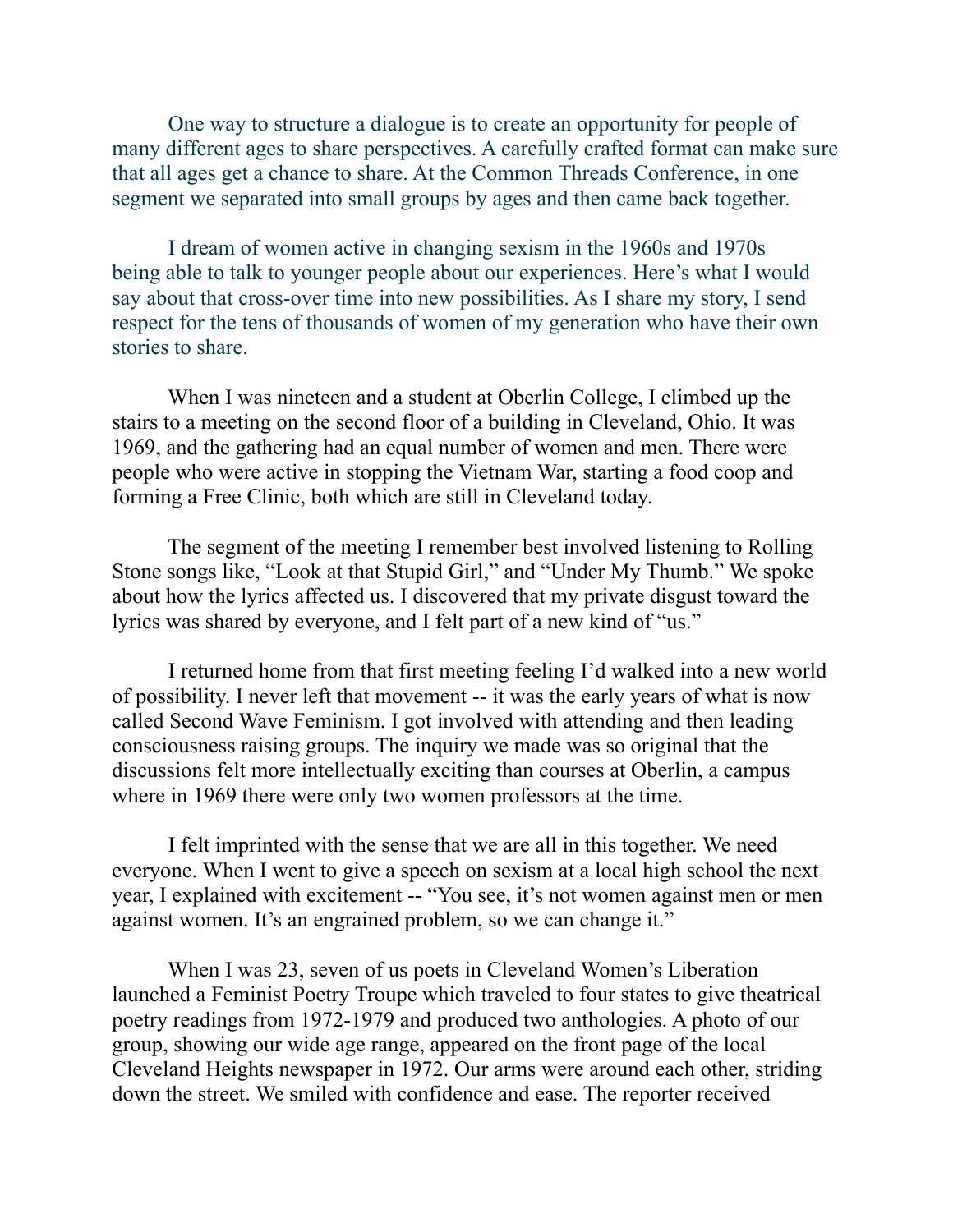positive reactions including: "I've never seen a photo of women like that before, women hugging and being friends."

 If I could have looked ahead nearly fifty years, what would I have felt? One reaction would be celebration of the strong organizations local, national, and global that now exist. Section Three offers some of the many significant organizations active today -- a campus movement, and global organizations addressing sexism.

 Recently I shared with a young man about this time period. He'd also gone to Oberlin and filled me in on what the campus is like today. I said, "We thought back then in the 1960's and 1970's that the world would change. When my whole perception of the world expanded, I felt that If I can wake up to this, anyone can, and it will ripple from person to person around the world."

He replied, "You were right. The world did change."

 For this is not about just political changes. It's spiritual as well. It's about cultural, institutional, interpersonal shifts reinforcing within a larger force.

### DIALOGUE AND CONTINUED ACTION

As you plan your dialogue group, you may want to include a section of the time where people have a chance to explore the actions they could take in the future. However, it is important to validate the sharing that has just taken place as significant action. To speak about personal experiences of sexism, sexual assault, gender inequity is an important event in and of itself. It breaks the silence. It opens the lid on the closed box which has held the truths privately.

 I like to describe it this way: When you share your story with trusted listeners, afterwards the caring of the listeners stays inside the story and the painful events have been transformed.

Acknowledge the work -- "What we have done here today really matters. We leave here having exchanged truths with each other, and this has strengthened us. We take each other with us. In community today we have expressed basic trust."

If appropriate to what you are doing, in the latter part of a dialogue session you can set aside time to look toward the future. Clarify that the group doesn't have to pick one action that all will engage in, but rather each individual is looking at what they would consider doing.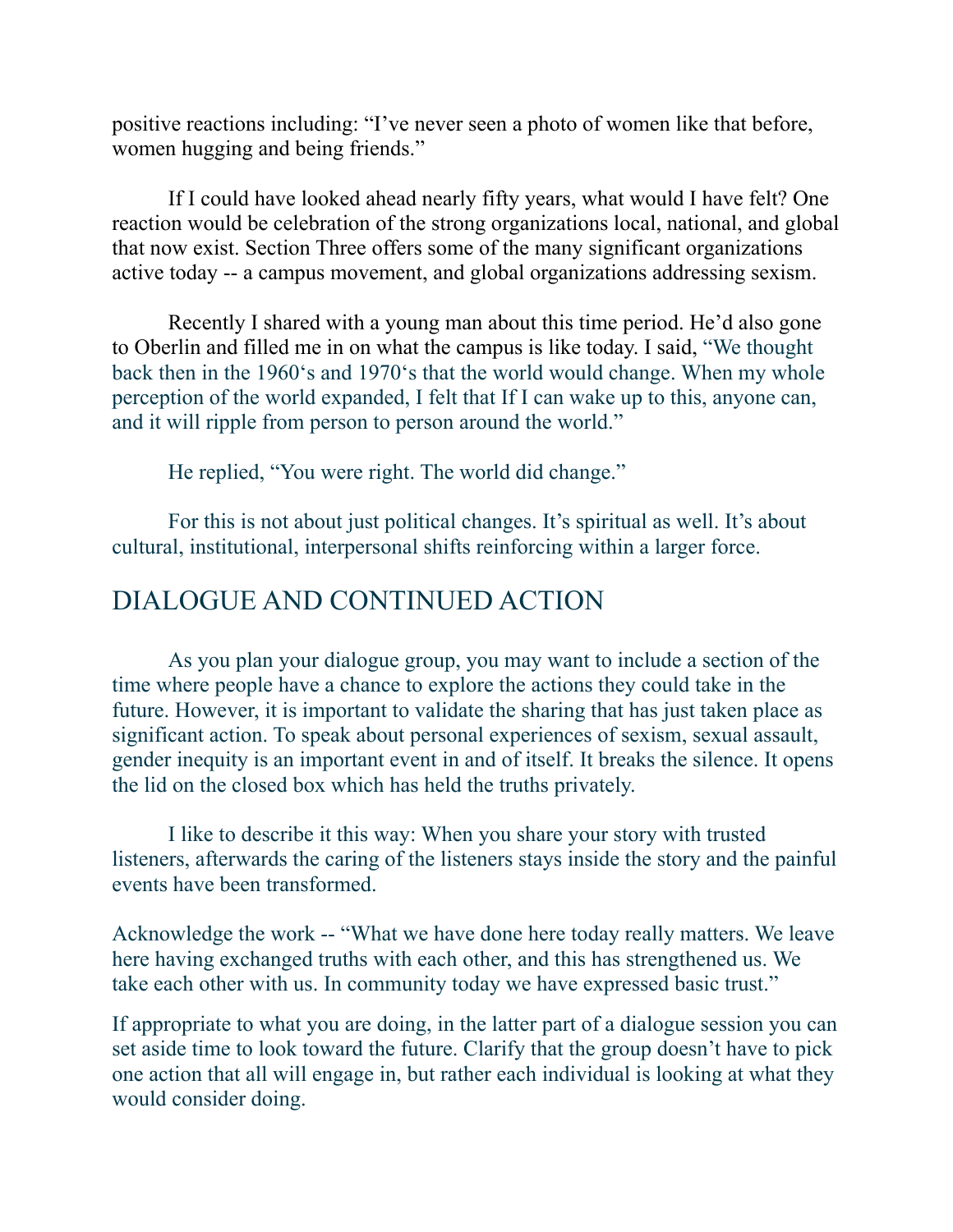You could list organizations that exist which they might want to learn more about. You could brainstorm together potential actions that anyone might choose to do. Most of all each individual thinks about their own gifts and what they feel called toward. This might involve journaling and then sharing with a partner.

Examples of potential actions:

\* Bringing renewed insight to a conversation with someone you care about.

\* Write a letter to someone that says what you want them to know, a letter which you may or may not decide actually to send.

\* Create a letter-writing campaign about sexist local ads or actions.

\* Work with role plays to practice how to make interventions when sexism occurs.

\* Learn the One Billion Rising dance called "Break the Chain" and do a flash mob at your local coop on Valentine's Day.

When we let ourselves feel, the emotions create flexibility. The Interhelp network -- now called The Work That Reconnects, inspired by Joanna Macy -- is a network where I helped lead trainings for twelve years. They make a distinction between being able to explore and share our feelings and thoughts as distinct from figuring out what to do and launching a campaign. Time is needed to express without debate or censure. When we share our emotions whatever they may be - despair or fury or hopelessness -- this allows us to come back into community with each other.

 One practice is to ask yourself -- "If money and time were no problem, what is it that you are called to do?" Once that comes clearer, the next step is to meet with one or two other people and share together. What support would you need? How can you take one step this coming week in this direction?

 "Every time we care for ourselves, we are changing the world. Remember the people walking beside you. Together we're changing the world. We are standing on the shoulders of the ones you came before us. They are giving us their courage, and they say we are glad you're in this world." -- Song by Girls Week participants, Journey Camp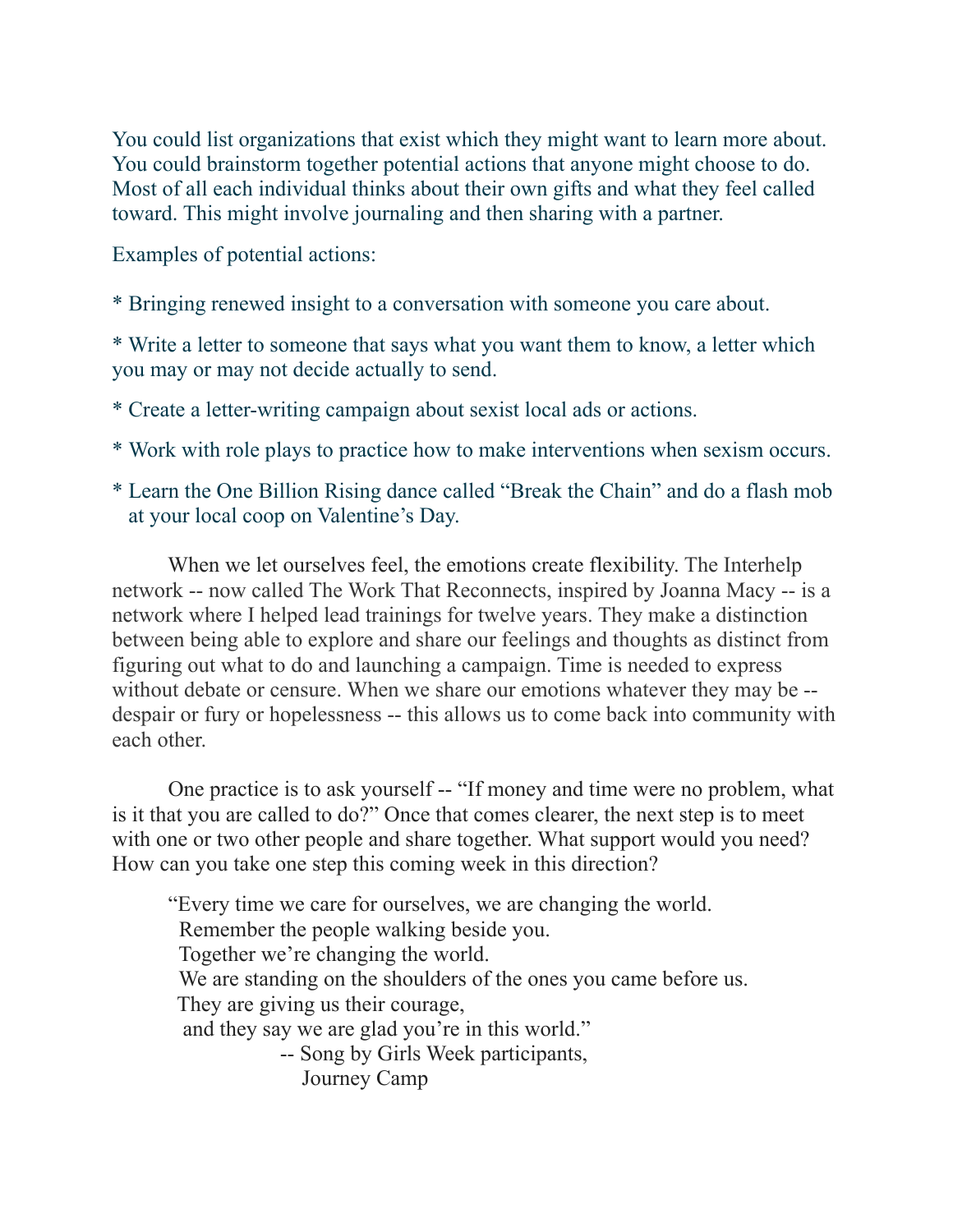#### STANDING UP AGAINST ISLAMOPHOBIA

 One action to be visible and outspoken is to sign an online pledge to resist fear and hatred at the site for Showing Up for Racial Justice. Here are insights into how the intersection of kinds of violence is impacting Muslim women.

 "Almost every woman has an unsettling story about the difficulties of being a woman in public — whether it's a stranger walking behind us too closely, verbal abuse, unwanted sexual advances or physical attacks," writes Rana Elmer in the Washington Post, on September 16, 2016. Elmer observes, "But for Muslim women, these isolated incidents of misogyny or violence have taken on an additional, ugly edge."

 Her article, called *How Muslim women bear the brunt of Islamophobia,* says "We're treated as both villains and victims....Although Muslim men and women may both suffer from a presumption of guilt, women experience the additional presumption of victimhood. We're seen simultaneously as recognizable representatives of a religion to be "feared" and passive targets of male dominance. In turn, our absurd status as both villains and victims drives not only discrimination, harassment and hate crimes, but promotes cynical policy proposals designed to help us, which actually are rooted in stereotypes and anti-Muslim bias. Officials and news pundits have long used this tactic and the guise of "women's rights" to promote anti-Muslim ideology."

 In the article that appeared in "Broadly," *How Islamophobia Hurts Muslim Women the Most,* Siran Kale writes, "Violence against Muslims has skyrocketed in recent years, and especially since the Paris terror attacks. For an increasing number of hijab-wearing women, misogyny is combining with Islamophobia to especially toxic effect. Increasingly, Muslim women are bearing the brunt of the hate. Recent incidents on Muslim women have seen them [pushed in front of incoming trains](http://www.dailymail.co.uk/news/article-3316787/Shocking-moment-man-push-Muslim-woman-wearing-hijab-oncoming-train-London-s-underground.html); [punched and kicked off buses](http://www.mirror.co.uk/news/uk-news/woman-punched-head-kicked-bus-6758026); and attacked whilst [collecting their children from](https://news.vice.com/article/police-say-muslim-woman-attacked-called-a-terrorist-while-picking-her-kids-up-from-school-in-canada)  [school.](https://news.vice.com/article/police-say-muslim-woman-attacked-called-a-terrorist-while-picking-her-kids-up-from-school-in-canada) And it's Muslim women who wear the hijab most at risk."

Ilhan Omar, the first Somali American elected to the Minnesota State Congress gives an example of the escalating hate crimes. Omar writes, "I spent yesterday afternoon at the White House, learning about policy ideas that I could implement in the areas I am passionate about. On my way to our hotel, I got in a cab and became subjected to the most hateful, derogatory, islamophobic, sexist taunts and threats I have ever experienced. The cab driver called me ISIS and threatened to remove my hijab, I wasn't really sure how this encounter would end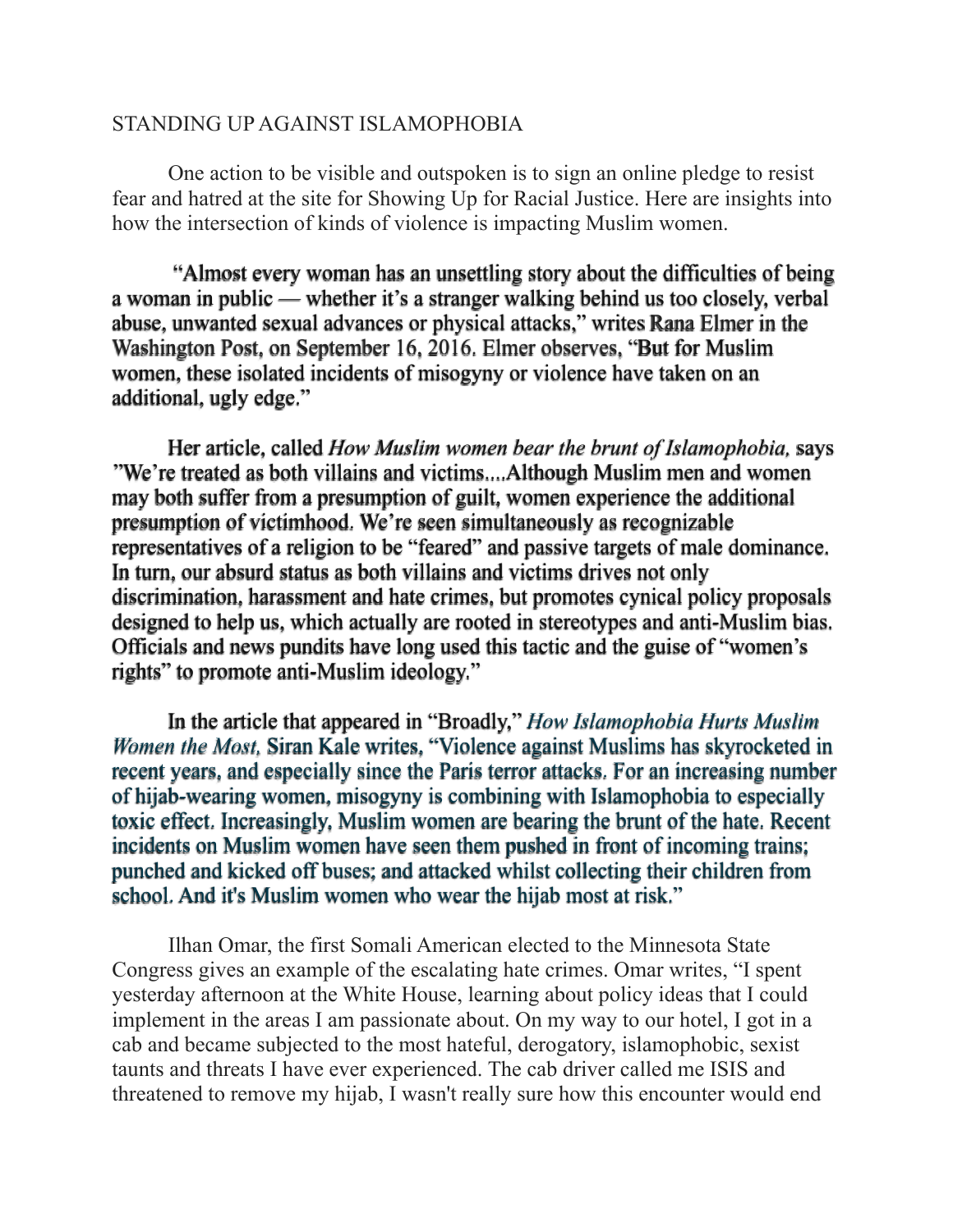as I attempted to rush out of his cab and retrieve my belongs. I am still shaken by this incident and can't wrap my head around how bold people are becoming in displaying their hate towards Muslims. I pray for his humanity and for all those who harbor hate in their hearts."

# PART THREE: IMPORTANT RESOURCES

### ORGANIZATIONS CHANGING SEXUAL VIOLENCE

Sexual violence is pervasive, vulnerable, unilateral, and often invisible.

 1 out of 6 women and 1 out of 33 men will be the victim of a rape (or attempted) in their lifetime. -- Care2Action Alerts

Domestic violence is the major cause of death and disability for women ages 16 - 44, and accounts for more death than ill health, cancer, traffic accidents.

-- *Urgent Message from Mother* by Jean Shinado Bolen

### **COALITION TO END RAPE CULTURE** Founder: Priya Ghosh **Website: umasscerc.weebly.com**

As described by CERC founding President Priya Ghosh, "The Coalition to End Rape Culture is a Registered Student Organization working to dismantle and eradicate rape culture at UMass Amherst by organizing our communities to speak out, stand up, and fight back against sexual violence. CERC seeks to deconstruct and end rape culture by educating the on-campus community and making concrete changes to university policy. We are all living in a rape culture, which is an environment in which rape and sexual violence are ignored, condoned, trivialized and normalized. Rape culture is pervasive, systematic and affects all of us negatively."

This article from the Recorder Newspaper by Stephanie McFeeters, published on March 2, 2016, describes a rally where CERC demanded that the University of Massachusetts adopt a sexual assault survivors' Bill of Rights.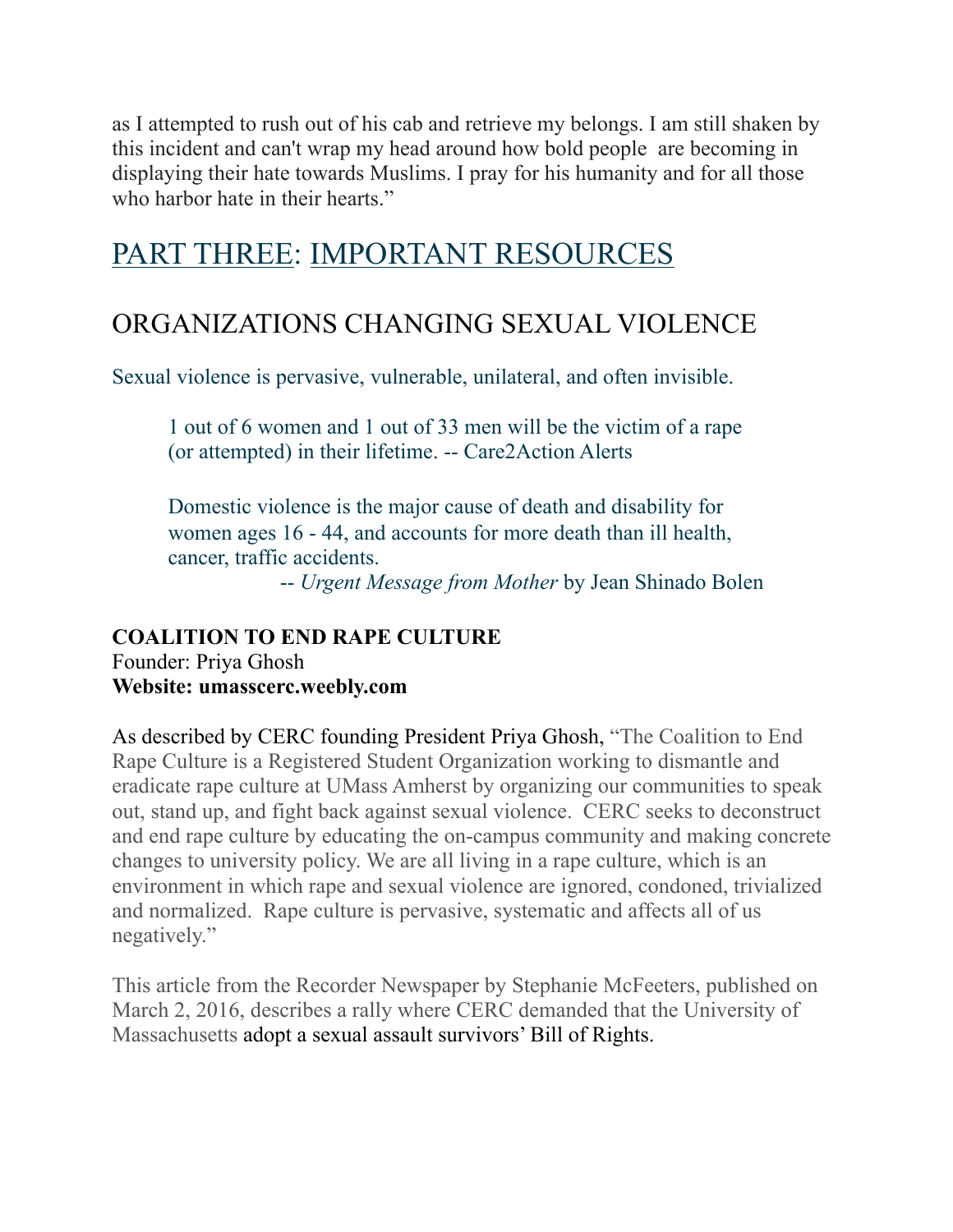AMHERST — Lampposts around the University of Massachusetts Amherst campus bore photos of men and women with their mouths taped shut, captioned with facts related to sexual assault. In front of the Student Union, a voice bellowed through a bullhorn: "When survivors' rights are under attack, what do we do? Speak up, fight back!"

Under a gray sky Friday afternoon, Priya Ghosh, 23, a fourth-year student at UMass and president of the Coalition to End Rape Culture, led a group of more than 50 people in a series of chants, then outlined ways she said the university is failing victims of sexual violence. Behind her, a mattress with floral sheets displayed a message in red tape: "WE DEMAND A SURVIVOR'S BILL OF RIGHTS NOW."

Students are asking that the university adopt the document, written by survivors for survivors, and post it around campus. The bill, modeled after a policy the State University of New York system adopted in 2014, outlines ways students would like to see administrators deal with cases of sexual assault and better protect victims.

Since 2011, UMass Amherst has been under investigation by the U.S. Department of Education Office of Civil Rights for possibly violating Title IX — the 1972 federal law that prohibits discrimination on the basis of sex. The campus also continues to wrestle with the aftermath of a gang rape. Earlier this week, the last of four co-defendants pleaded guilty to raping a former UMass student in her dorm room. She testified that four men repeatedly raped her while she fell in and out of consciousness during October 2012. -- Archival article

#### **ONE BILLION RISING** Founder: Eve Ensler

# **Website: onebillionrising.org**

Their homepage says: "1 in 3 women across the planet will be beaten or raped during her lifetime. That's ONE BILLION WOMEN AND GIRLS. Every February, we rise – in hundreds of countries across the world – to show our local communities and the world what one billion looks like and shine a light on the rampant impunity and injustice that survivors most often face. We rise through dance to express joy and community and and celebrate the fact that we have not been defeated by this violence. We rise to show we are determined to create a new kind of consciousness – one where violence will be resisted until it is unthinkable. This year, we are rising in solidarity against the exploitation of women."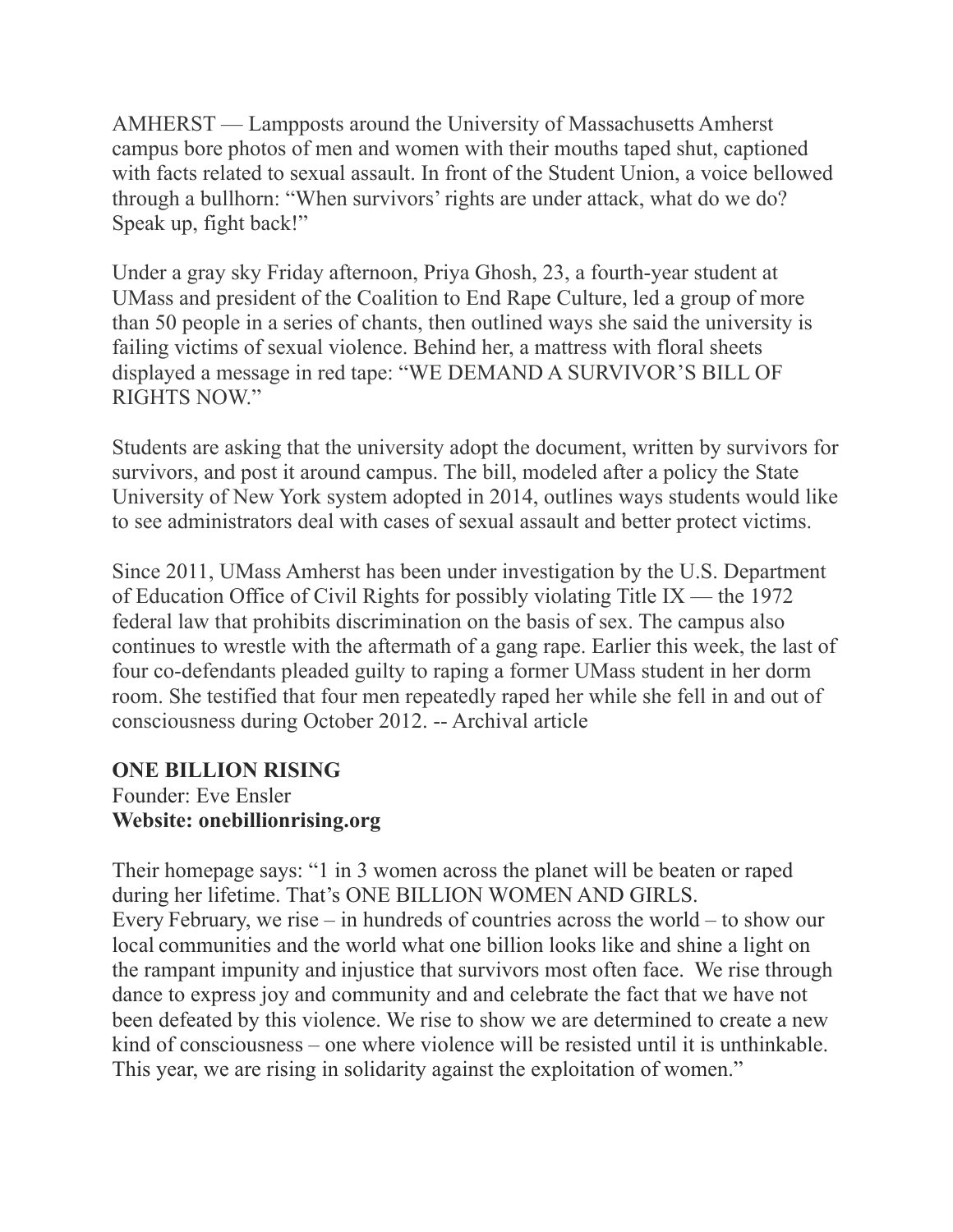### **CONSENT ED**  Because we all deserve a world without sexual violence **Website: consented.ca**

"We are a group of 11 individuals who are working towards a world without sexual violence. Although our backgrounds span diverse areas like engineering, education, human ecology, psychology, and medicine, we all met through experiences as volunteer crisis counsellors and educators on sexual violence in our community of Edmonton, Alberta.

"The ideas we've shared on this website have been gathered from various sources and experiences and by no means belong solely to us. This website is an invitation to start conversation." This extensive website provides information to debunk myths about sexual assault, describes what consent is, talks about "our rape prone world" and how media promotes violence.

### **SURVIVOR THEATRE PROJECT (STP) Website: survivortheatreproject.com**

"Survivor Theatre Project's mission is to empower survivors with the tools to break silence and end sexual violence through empowerment, creativity, and public performance. Our original performances are engaging, poignant, funny, and provocative, and open up dialogue within our communities to address the reality of how common sexual violence is, and what we can do to stop it."

### **TIME TO TELL:**

Sparking stories from lives affected by incest and sexual abuse to be told and heard. Founder: Donna Jenson **Website: [www.timetotell.org](http://www.timetotell.org)**

"Time To Tell is a child sexual abuse prevention project grounded in the core values of healing, social justice and joy. We envision a day when all children will grow up safe and sound in their families and communities. We believe that to reach that day scores of people need to tell their stories. Stories from all of us, whether touched by someone else's abuse or ravaged by the devastation of incest, everyone deserves support to find a way to tell their story. Donna Jenson, founder of TTT, knows firsthand the healing capacity of telling one's story and the door to awareness such storytelling can open for others. Donna has spoken eloquently in public forums, performances and with friends and families throughout her career."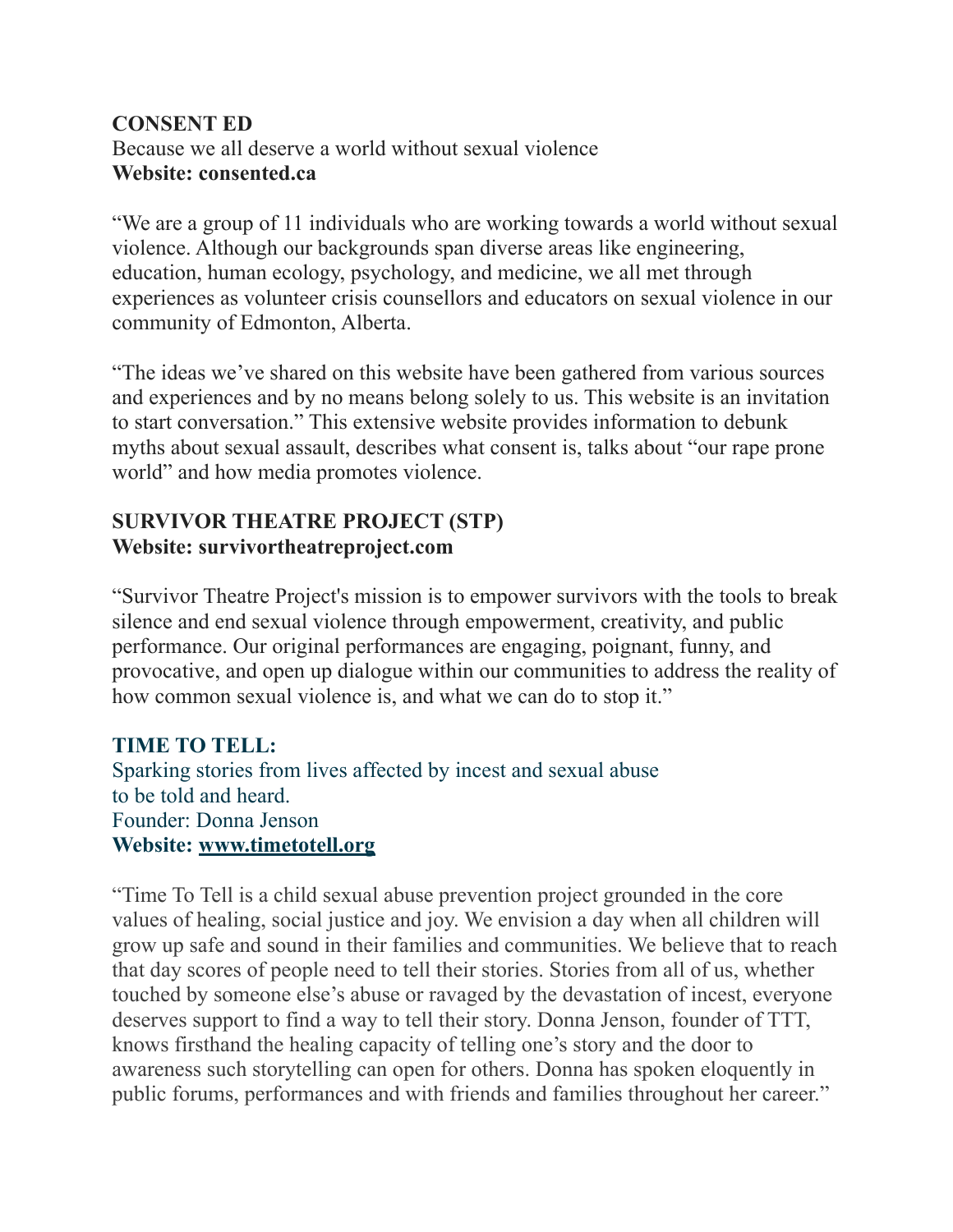### **ULTRAVIOLET Website: weareultraviolet.org**

"UltraViolet is a powerful and rapidly growing community of people from all walks of life mobilized to fight sexism and expand women's rights, from politics and government to media and pop culture. UltraViolet works on a range of issues including health care, economic security, violence, reproductive rights, racial justice, and immigration by putting the voices of all women, especially women of color and LGBTQ women, front and center.

"Sexism is everywhere. At UltraViolet, we combine innovative, cutting-edge organizing with grassroots, people-powered actions to fight for equality and progress. Equality at a higher frequency–that's what we're all about."

This article was sent out by UltraViolet January 2017 with a summary of the contributions to feminism made by President Barack Obama. It contained footnotes backing up each fact.

"This is what a feminist looks like." --President Barack Obama, August 4, 2016

When millions of Americans were being denied care for being too poor or too sick, he pushed and expanded coverage to 25 million more people. He made sure to stop insurance companies from charging women more than men for coverage. And in the face of emboldened attacks on abortion, he barred states from denying federal money to Planned Parenthood.

His administration is the first to push several campaigns to end campus rape. He signed a long overdue bill of rights for survivors of sexual assault. He signed the Lilly Ledbetter Fair Pay Act and put equal pay higher up on our national priorities. He was the first president to fully support marriage equality. He put a record number of powerful women on the Supreme Court. And, he proudly calls himself a feminist. We say goodbye to the probably boldest president to ever fight for women, but welcome him beside us as a fierce ally."

Note: A website search will turn up hundreds of other organizations including [Coalition Against Trafficking in Women \(](http://www.catwinternational.org/)CATW) which is an NGO that works to end human trafficking and the commercial sexual exploitation of women and children worldwide.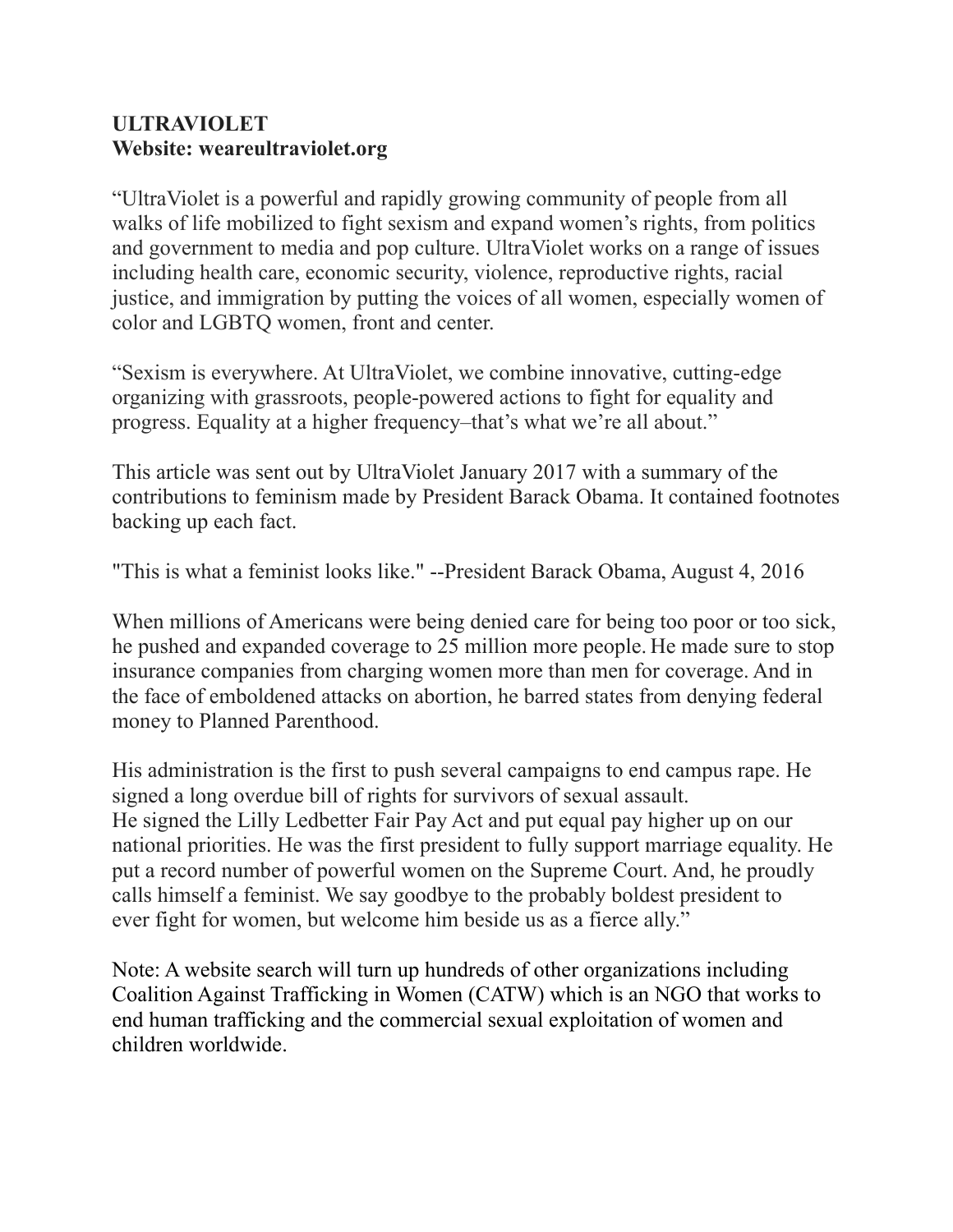### GENDER RECONCILIATION

### **HeForShe Founder: Emma Watson, UN Women Goodwill Ambassador Website: heforshe.org**

Emma Watson spoke at a special event for the HeForShe campaign, United Nations Headquarters, New York, September 20, 2014. Here is the first section of this speech which can be viewed on youtube.

"Today we are launching a campaign called ["HeForShe](http://www.heforshe.org/)." I am reaching out to you because I need your help. We want to end gender inequality—and to do that we need everyone to be involved. This is the first campaign of its kind at the UN: we want to try and galvanize as many men and boys as possible to be advocates for gender equality. And we don't just want to talk about it, but make sure it is tangible. I was appointed six months ago and the more I have spoken about feminism the more I have realized that fighting for women's rights has too often become synonymous with man-hating. If there is one thing I know for certain, it is that this has to stop. For the record, feminism by definition is: 'The belief that men and women should have equal rights and opportunities. It is the theory of the political, economic and social equality of the sexes.'

"I started questioning gender-based assumptions when at eight I was confused at being called 'bossy,' because I wanted to direct the plays we would put on for our parents—but the boys were not. When at 14 I started being sexualized by certain elements of the press. When at 15 my girlfriends started dropping out of their sports teams because they didn't want to appear 'muscly.' When at 18 my male friends were unable to express their feelings. I decided I was a feminist and this seemed uncomplicated to me. But my recent research has shown me that feminism has become an unpopular word.

"Apparently I am among the ranks of women whose expressions are seen as too strong, too aggressive, isolating, anti-men and, unattractive. Why is the word such an uncomfortable one? I am from Britain and think it is right that as a woman I am paid the same as my male counterparts. I think it is right that I should be able to make decisions about my own body. I think it is right that women be involved on my behalf in the policies and decision-making of my country. I think it is right that socially I am afforded the same respect as men. But sadly I can say that there is no one country in the world where all women can expect to receive these rights. No country in the world can yet say they have achieved gender equality."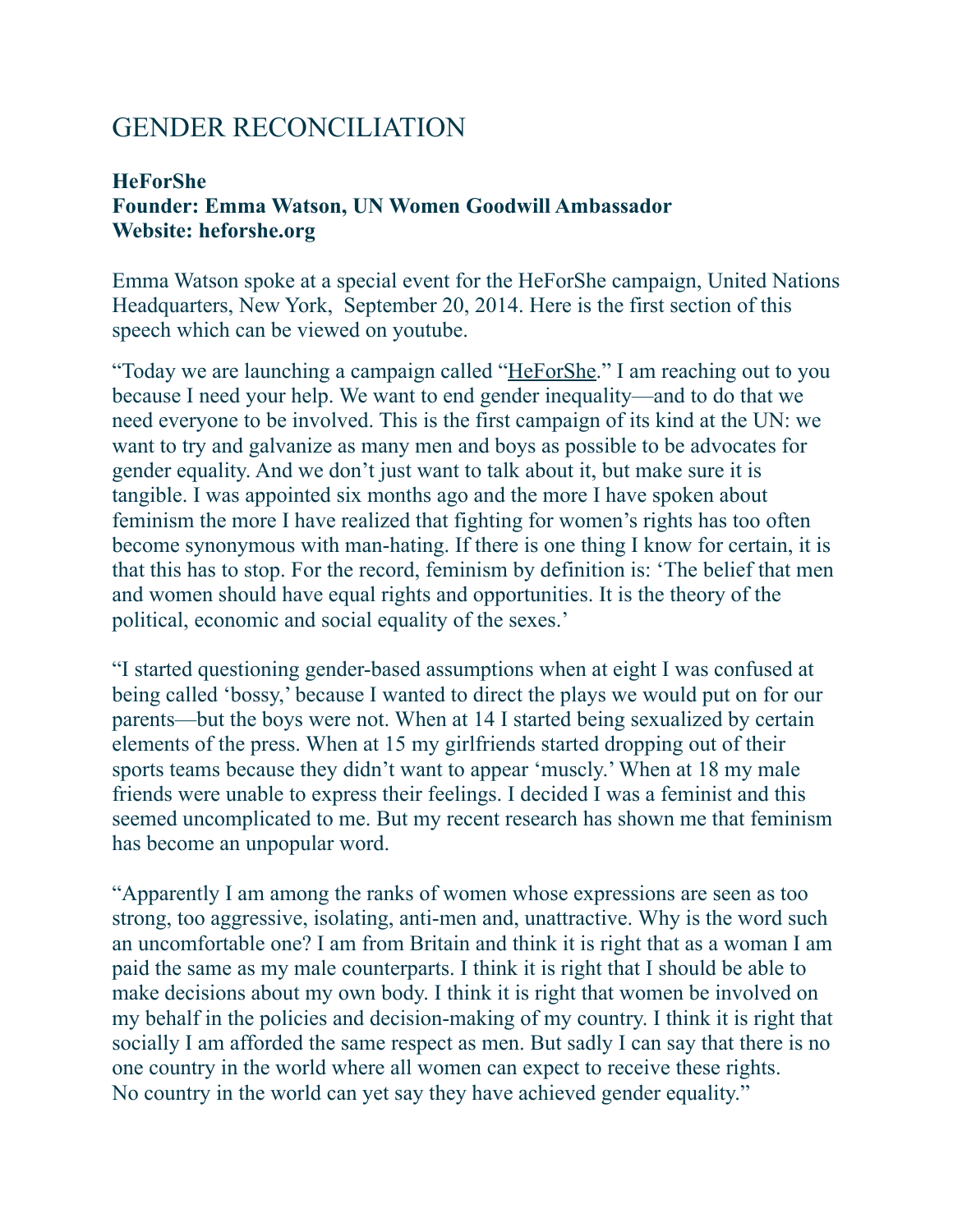### GENDER EQUITY AND RECONCILIATION PROJECT

Co-founding directors: Cynthia Brix and Will Keepin have organized more than 100 intensive gatherings in nine countries for healing and reconciliation between women and men.

### **Website: genderreconciliationinternational.org**

The Gender Equity and Reconciliation Project has helped "thousands to heal and reawaken the hidden mysteries of the sacred masculine and feminine. They build trust and compassionate communication through a skillful combination of interactive exercises, contemplative practices, and transformative group process. Going beyond traditional psychological modalities, they'll help you learn how to apply spiritual principles and practices to transform gender relations. Because gender is inherently entwined with the heart's inmost yearning — for love, intimacy, and communion with the Ultimate Reality — skillful work with gender relations and masculine and feminine dynamics provides a powerful leverage point for awakening the power of love and compassion in groups and communities."

With an Interfaith background, their website includes a list of thirteen Principles of Spiritual Activism. The eighth principle says, "Your work is for the world, not for you. In doing service work, you are working for others. The full harvest of your work may not take place in your lifetime, yet your efforts now are making possible a better life for future generations. Let your fulfillment come in gratitude for being called to do this work, and from doing it with as much compassion, authenticity, fortitude, and forgiveness as you can muster."

### ORGANIZATIONS ABOUT TRANSFORMING MASCULINITY

### **MERGE for Equality.org**

Transforming Masculinity to Advance Gender Equality Compassion, Accountability, Partnership

Contact MERGE to get a copy of their new booklet, get on their email list, and attend their annual conference in June. MERGE training services include:

- Introduction to Healthy Men and Boys
- Change Maker Training 2-day intensive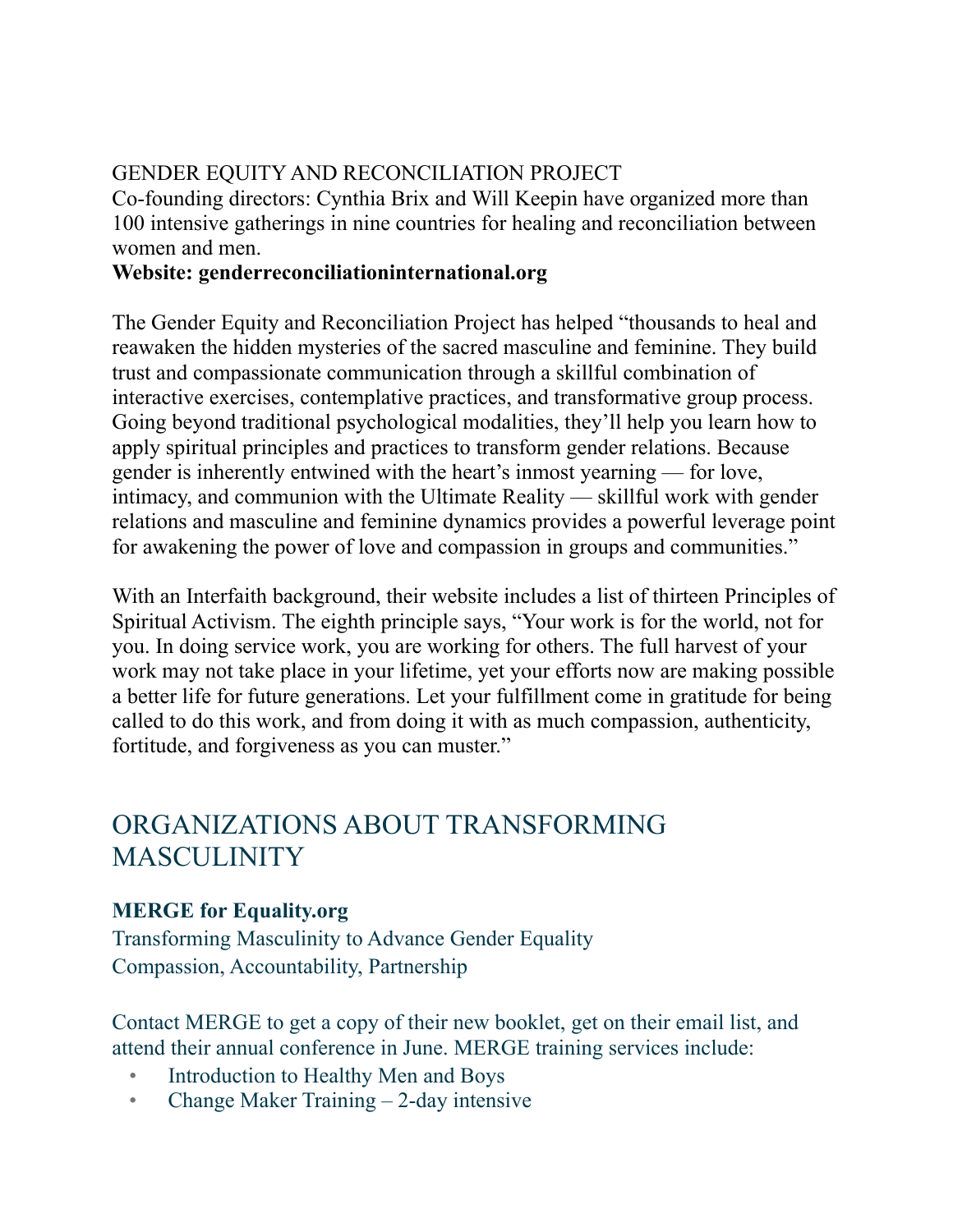- Training of Trainers 5-day intensive, followed by supervised field-work
- Advanced Training Customized in-depth focus on a range of topics
- Keynote Presentations. \*. Conference Workshops

"MERGE for Equality, Inc. works to advance the beliefs, thoughts, and behaviors that allow men and boys to **be their authentic selves** and **embrace their role** in ensuring gender equality. We do this with individuals, groups, and communities across the globe, **in alliance** with girls, women and all marginalized people.

There are three pillars of our work that are proven and remain constant. These are core elements, which MERGE embodies as we work to achieve our mission.

### **COMPASSION**

We recognize that boys and men both benefit from, and are harmed by, gender inequality.

#### ACCOUNTABILITY

We believe boys and men have an important role in advancing gender equality.

### **PARTNERSHIP**

We work to empower individuals and strengthen communities, by emphasizing collaboration and inclusiveness."

These insights are shared on the website of Merge for Equality:

#### MERGE FOR EQUALITY cornerstones --

Natural State: Boys and men are naturally loving, life affirming and sustained by connection.

Current Reality: Far too often, boys and men are socialized in ways that promote emotional disconnection, social isolation, dominance and violence. Reinforcement of these social expectations are harmful to all people, including boys and men, relationships, families and communities. Boys and men also have access to opportunity, security and a variety of social benefits, not afforded to people of all genders. These privileges often lead to the oppression of women, children and marginalized groups, in subtle to extreme ways.

Catalyzing Strategy: MERGE seeks to transform how boys are socialized from a young age and engaged later in life as men. This shift is essential to achieving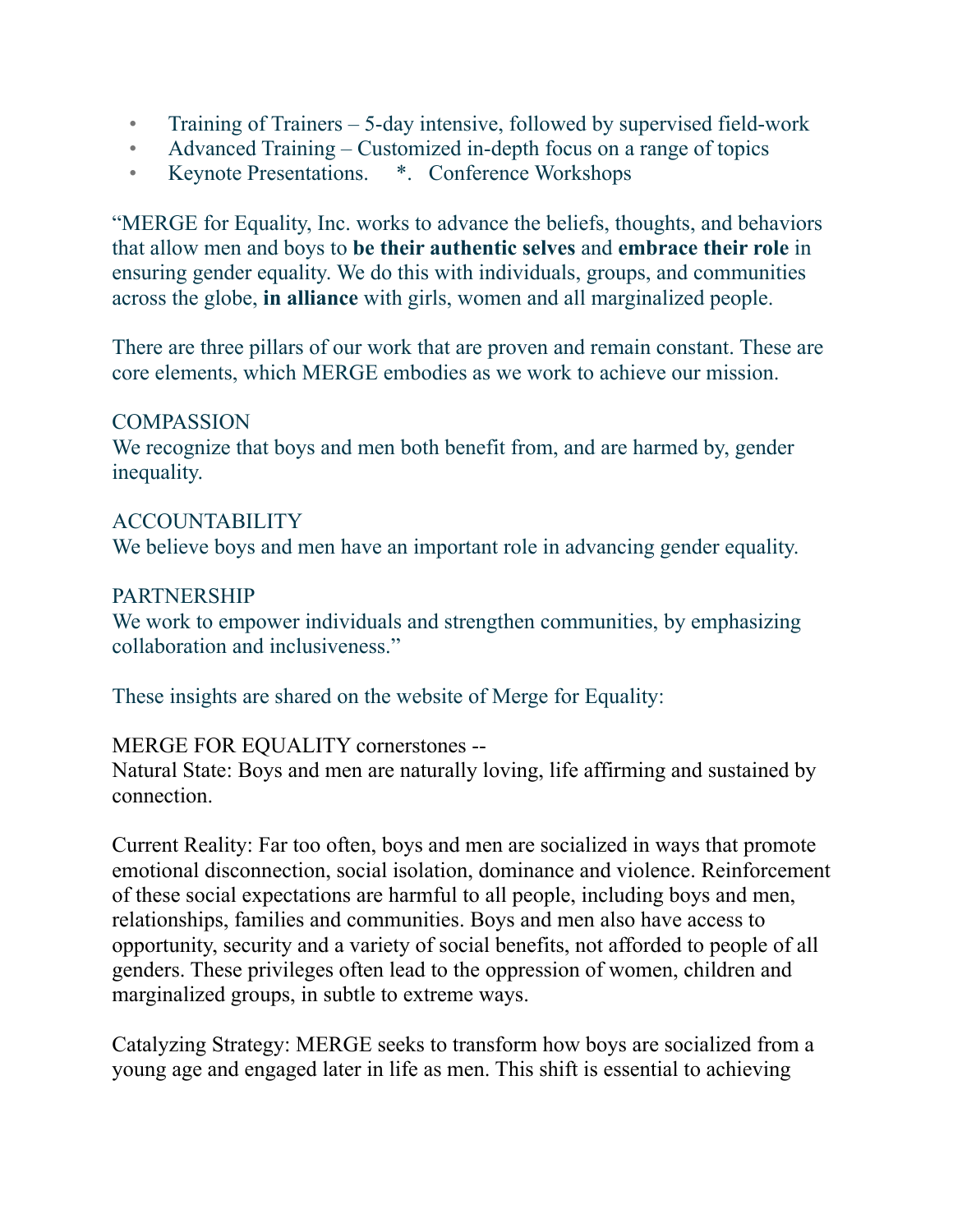gender equality. Core strategies for accomplishing this mission include: training and consulting services, annual summits and advocacy initiatives.

Desired Future: We envision a world that promotes the natural loving and lifeaffirming qualities of boys and men. This empowers boys and men to experience and help create healthy, compassionate, non-violent relationships and partner with people of all genders to serve as effective agents of change – to promote equality at home and in the community.

### **VOICE MALE MAGAZINE**

**Founder -- Rob Okun**. Website: voicemalemagazine.org A book is available collecting articles from past issues, called *Voice Male: The Untold Story of the Profeminist Men's Movement* by Rob Okun

Rob Okun writes in his article, "DONALD TRUMP AND THE CRISIS IN MASCULINITY," that Trump's actions highlight "a culture of sexual assault that men need to play a greater role in uprooting. I have been part of a movement committed to transforming masculinity for three decades.

The kind of manhood I want to pass on to my son and grandsons, and the hopes and dreams I have for my daughters and granddaughter, could not be more different from Mr. Trump's, a man who is on tape admitting to sexually assaulting women. Ironically, through his vulgar remarks, he may have advanced our cause.

"Mr. Trump exhibits virtually every negative trait about manhood the gender justice movement is challenging. Antagonistic. Boastful. Bullying. Conceited. Condescending. Crude. Defensive. Dishonest. Entitled. Inflexible. Juvenile. Lacking in self-awareness. Merciless. Obstinate. Predatory. Privileged. Rapacious. Sexist. Vindictive. All ingredients in a toxic masculinity sludge that men and women in scores of countries around the world are working to eradicate.

"One organization, the global **MenEngage Allianc**e and its 650-members in 66 countries, (including *Voice Male*), is committed to inoculating future generations of boys from the virulent strain of hate and misogyny Mr. Trump is spreading.

For decades, activist women have led the way in advancing gender justice; now men interested in equality for their mothers, wives, and daughters must help develop a social vaccine to protect against poisonous masculinity—as well as continuing to develop positive programs to raise healthy boys.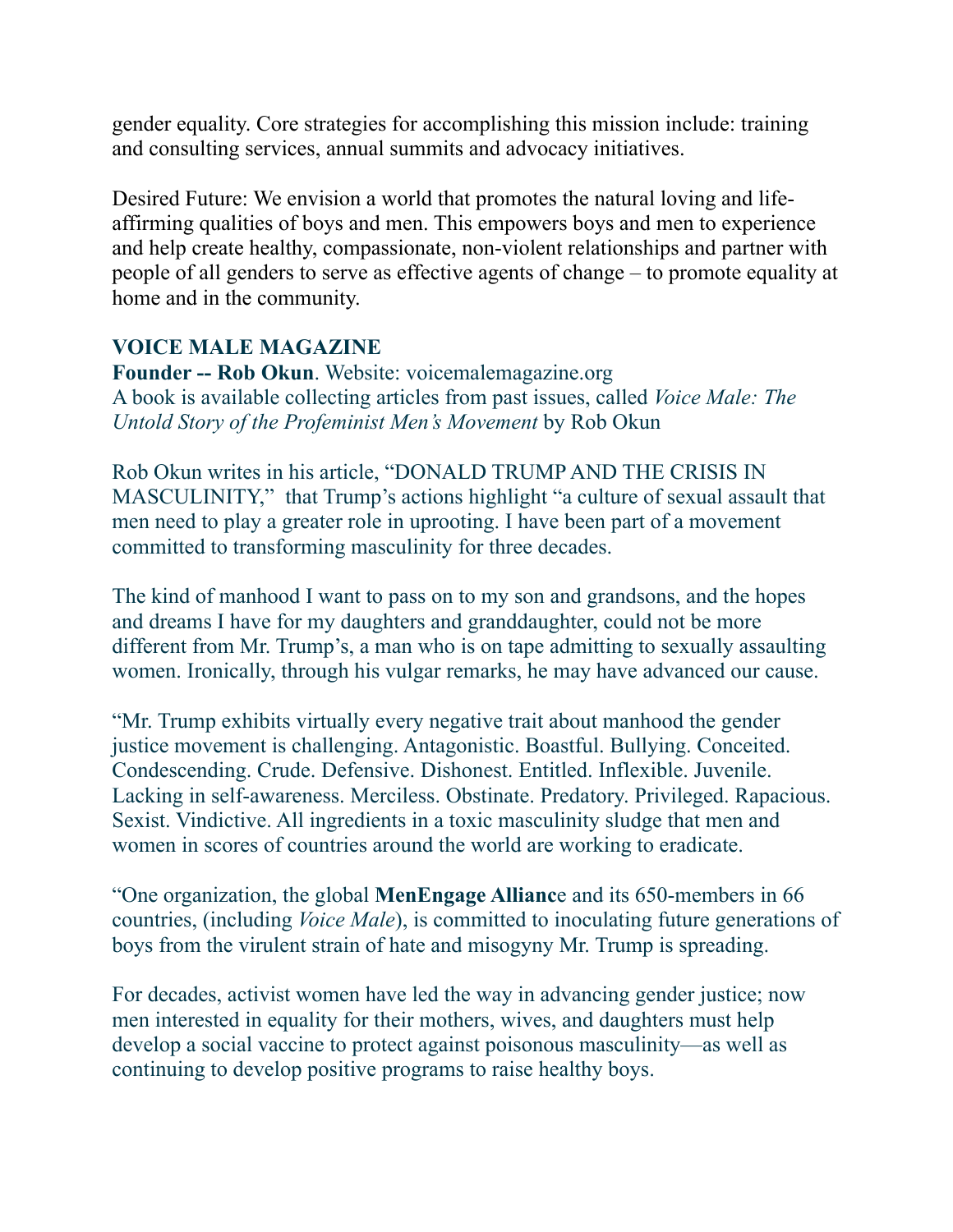When men hear a man degrade women the way Mr. Trump did on the NBC tape, too often we walk away rather than confront the misogynist head on. Mr. Trump does not represent what most men think manhood is—or, more accurately—what humanness is." (The entire article is available on line).

### FOR STUDY AND DISCUSSION

### **What is Feminism and Why Should We Do it?"**

from feminismandreligion.com By [Rosemary Radford Ruether, Ph.D.](http://www.cgu.edu/pages/3563.asp) Professor of Feminist Theology at [Claremont Graduate University](http://www.cgu.edu/) and [Claremont School of Theology.](http://www.cst.edu/about_claremont/)

"What is Feminism and why should we do it? Is it still relevant? Is it relevant cross culturally? Feminism basically means the affirmation of the full humanity of women. This means that all the ways women have been defined as inferior, secondary and dependent on men since the rise of Patriarchy roughly six-to ten thousand years ago are rejected. It means that women are affirmed as fully human, not partly human or complementary to the male, but with all human attributes and capacities, in relationships of both autonomy and mutually with other humans, male and female, as well as the ecosystem.

"Feminism is relevant cross culturally because all known cultures presently existing have been shaped in one way or another by patriarchy, although in different ways. Thus feminism must take a vast plurality of cultural contexts and forms. What it means will be different for working class African-American women than for middle class white women; different for Jewish or for Muslim women than for Christian women. These differences do not negate one another, unless some feminists make the mistake of thinking that their feminist context is normative. Rather this diversity is precisely the wonderful richness of feminism, its capacity and necessity of being articulated in many contexts and cultural locations.

"Feminism has accomplished a lot in the last hundred years since it began to reform law, culture and social relations in the late nineteenth century, but it has still only barely begun. Patriarchy is very deeply entrenched and has endless ways of reasserting its patterns of male domination, covertly and overtly. ... In other areas such as the West women are seduced by dress and appearance to play the roles of bodily mirroring of male power. Religion is evoked to shame and enforce patriarchy; but psychiatry and biological science can also been used to claim unquestionable authorization for women's dependency.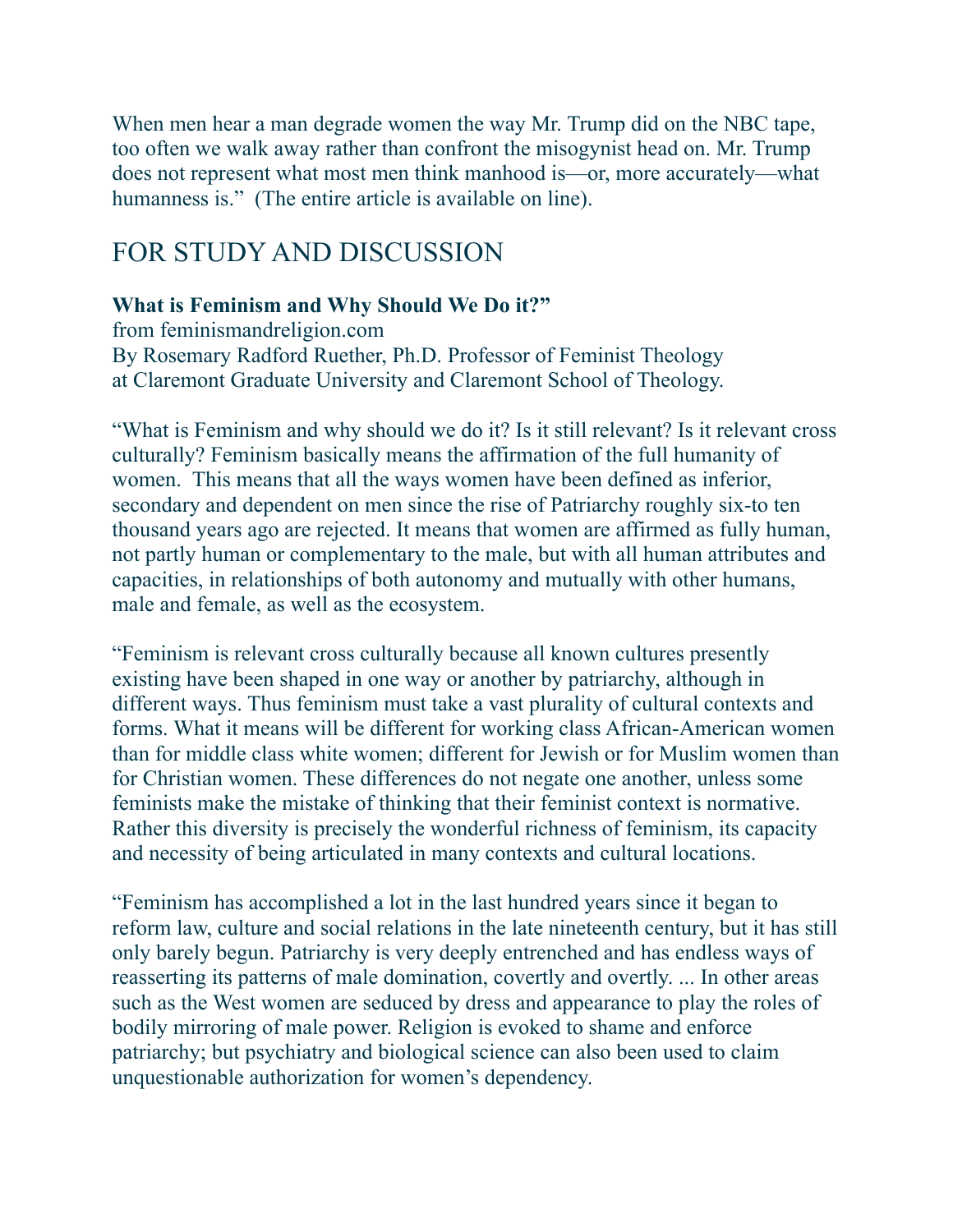"The accomplishments of feminism are made ephemeral. Their historical developments are eroded. Its history is not included in the collective memory of the society taught in school. Feminism has to be rediscovered and remade again and again.

"And yet patriarchy never fully wins because each generation ... is born with basic intuitions of their full humanity, their equal creative capacity, and rediscovers this in new ways. Their mothers and fathers remember some of what was accomplished by feminism as valuable human flourishing and pass it in to daughters and sons.

"Feminism is about both women and men. It affirms women's full humanity, but it is not a putdown of men's humanity. Rather it is a critique of patriarchy as a system that distorts the humanity of both women and men. Men are distorted by patriarchy both in being socialized into aggression, but also shamed when they seek their other creativities. Feminism critiques both distortions, and liberates men as well as women.

"To ask if it is still relevant ... is to have a very dim and inadequate grasp of the vastness of the feminist task, and the extent of the human history in so many different cultures around the world have been deformed and are still being deformed by patriarchy. Yet the capacity of patriarchal culture to repress the feminist questions, to shame those who ask them, to make it appear that the success of a few exceptional ruling class women have finished the work of feminism, means that it takes courage to speak up, to oppress ridicule and negation and to rethink in each different situation what needs to be done to affirm women's full humanness in community with other women and men, here, now and in this context."

#### **Internalized Sexism / Internalized Misogyny**

"When I Doubt Myself and other women – Challenging internalized sexism / internalized misogyny"

### This material was written by Cultural Bridges to Justice. Website: culturalbridgestojustice.org

"Cultural bridges to justice was founded in 1986 by jona olsson to provide antioppression/ social justice workshops, keynotes, and consulting for not-for-profit organizations, social change groups, universities, fire and emergency services and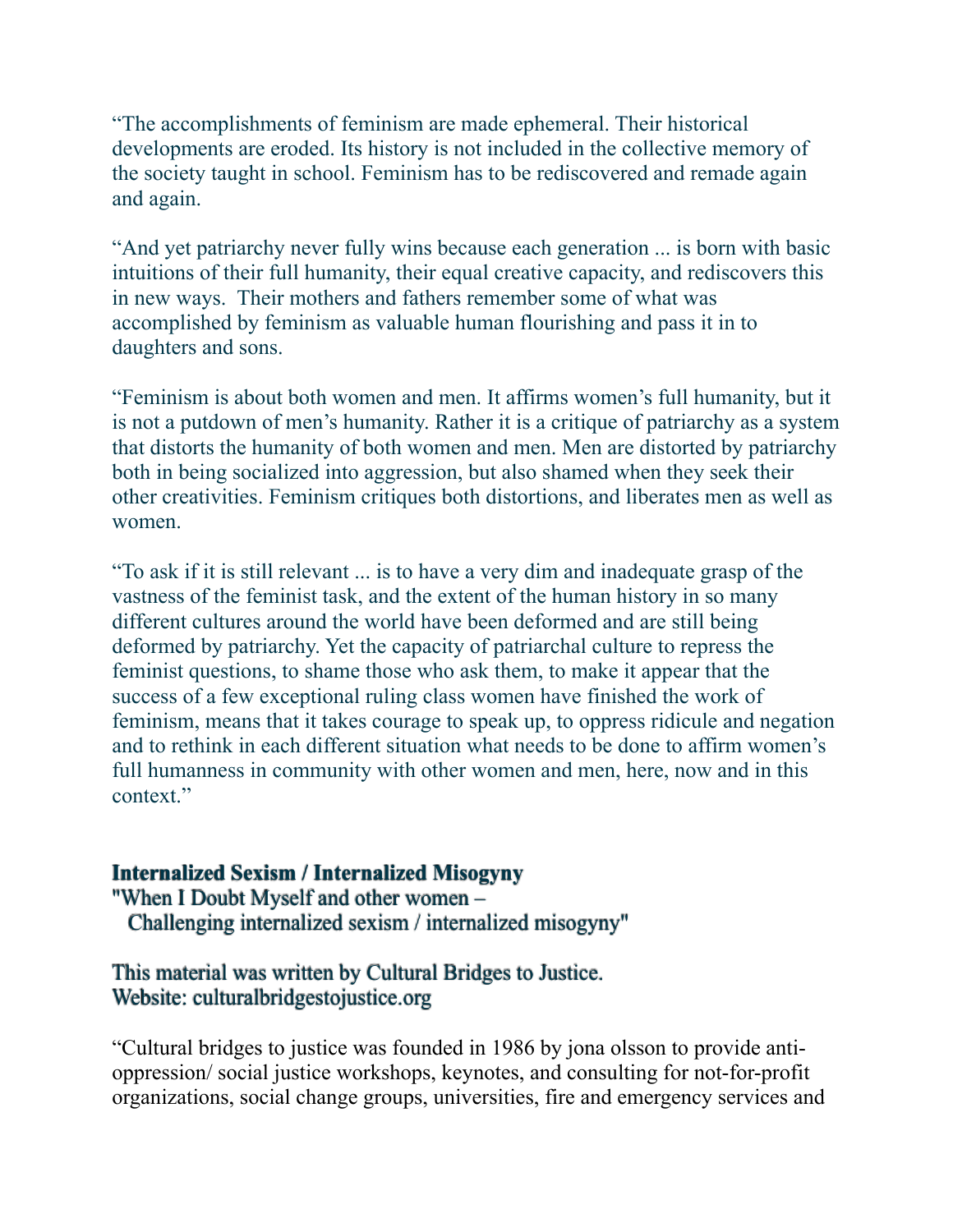communities in the United States and the United Kingdom. Since 1986, cultural bridges to justice has grown into a consortium of competent, highly effective, passionate trainers and activists from across the United States who have trained hundreds of groups."

Cultural Bridges to Justice writes in their website:

"Internalized sexism is defined as the involuntary belief by girls and women that the lies, stereotypes and myths about girls and women that are delivered to everyone in a sexist society ARE TRUE. Girls and women, boys and men hear the sexist messages (lies and stereotypes) about women over their entire lifetimes. They hear that women are stupid, weak, passive, manipulative, with no capacity for intellectual pursuits or leadership.

"There are two logical, predictable consequences of a lifetime of such messages. First, boys / men will grow to believe many of the messages, and treat women accordingly. They will be thoroughly indoctrinated into their role in sexism, protecting their male privilege by colluding with the perpetuation of sexism.

"But there is a second logical consequence - the same messages also stick to girls and women, resulting in internalized sexism / internalized misogyny. Women and girls are taught to act out the lies and stereotypes, doubting themselves and other females (sometimes called "horizontal hostility.") This is the way women collude with the perpetuation of sexism.

"For the sexist system to be maintained and passed on to the next generation, we all must believe the messages (lies and stereotypes) to some degree, and collude with sexism by performing our assigned roles."

### **BOOK -- AMERICAN GIRLS: Social Media and the Secret Lives of Teenagers by Nancy Jo Sales, Alfred A. Knopf.**

After interviewing 200 girls over two and a half years, Nancy Jo Sales states that the biggest difference between time and decades ago is that young people currently are watching violent and degrading porn on a daily basis. She writes how girls suffer from this 'necessary evil' of social media. "It's an inextricable part of daily life — 'Girls our age live on their phones,' one 16-yearold says — but it's also a source of anxiety and jealousy and a tool for harassment and abuse."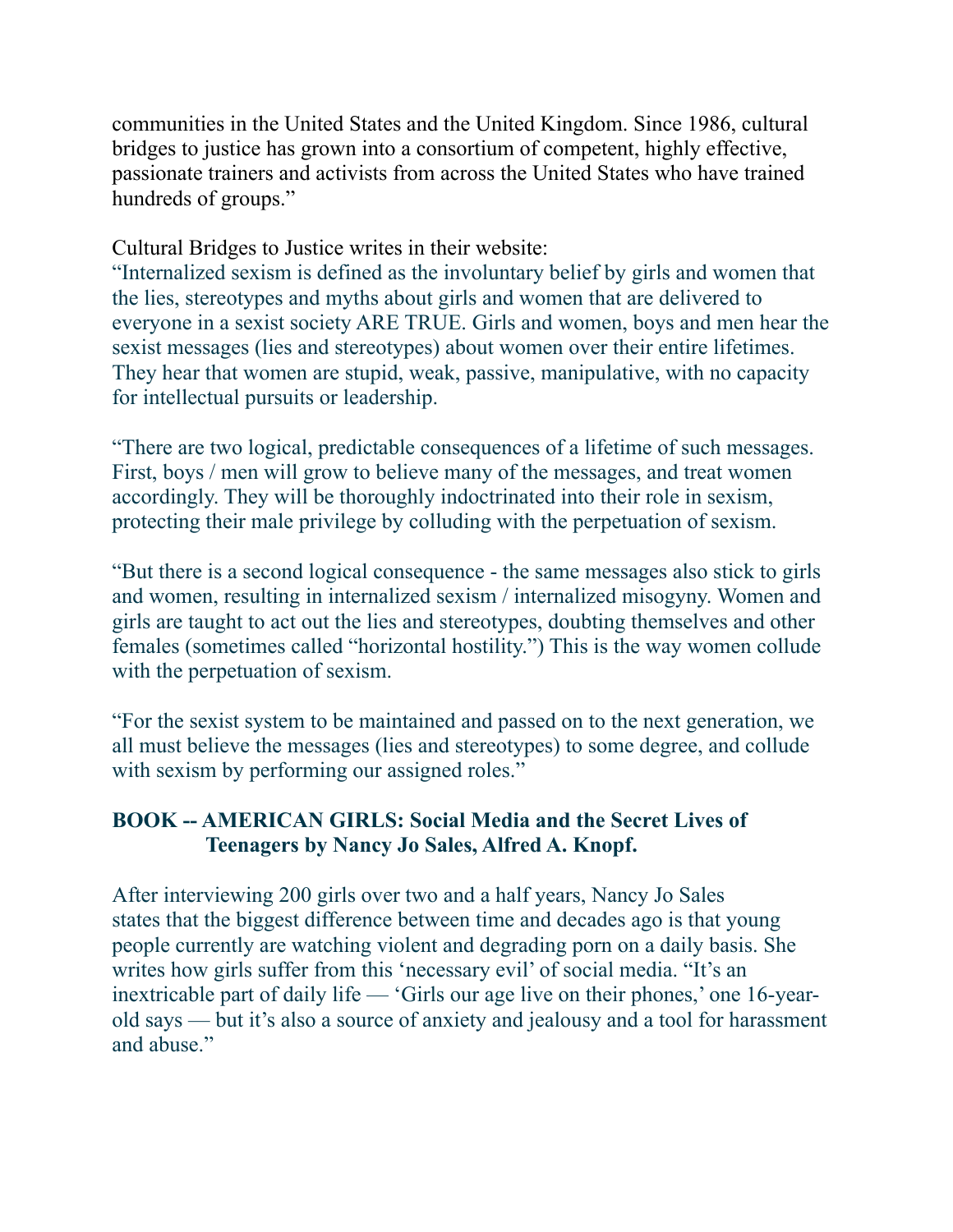In Anna North's review in the NY Times, she writes: "Thirteen-year-old Cassy (Sales changed her teenage subjects' names) says boys her age "blackmail" girls for nude pictures: 'They say, Oh, I have embarrassing pictures of you, if you don't send nudes I'll send them all out on social media.' If a girl relents, boys may share the nude picture with others, or post it to an Instagram account devoted to such images. Says Cassy, 'Everyone winds up having it.' Anecdotes like this make a persuasive case that social media has ratcheted up the pressure girls have long faced to appear both desirable and chaste."

"I think a lot of people are not aware of how the atmosphere has really changed in social situations ... in terms of how the girls are treated and how the boys behave," Sales says. "This is a kind of sexism and misogyny being played out in real time in this really extreme way. This is a pressure on social media that goes back, for women and girls, a long time. ... back to a site called "Hot or Not" which came out in 2000. ... The whole idea of "hotness" has become such a factor in the lives of American girls, unfortunately, because according to many, many studies, including a really landmark [report](http://www.apa.org/pi/women/programs/girls/report-full.pdf) by the APA in 2007, this has wide-ranging ramifications for girls' health and well-idea being, including studies that link this pressure to sexualize on all kinds of things like rising anxiety, depression, cutting, eating disorders. It's a thing that I don't think that boys have to deal with as much."

### CLOSING

 At the Seeing Red Conference, a lunch-time discussion group learned about the conditions revealed in Nancy Jo Sale's book. The women present at that table, spanning ages 40 to 80, passionately felt grief and alarm for the pressures that girls of today are living with. It was then that the archetype -- Keeper of the Fire -- came to the fore in my mind as a supportive force aiding us in speaking out.

 The opposite of violence is connection. The opposite of a place of attack and defensiveness is a place where the universal language of collaboration, feedback, responsiveness and belonging is spoken.

### How do young people place themselves within the generations whose moral leadership has upheld essential human values?

 For twenty-three years I have been directing feminist summer camps in Deerfield, Massachusetts called Journey Camp. At Moonseed, a feminist session of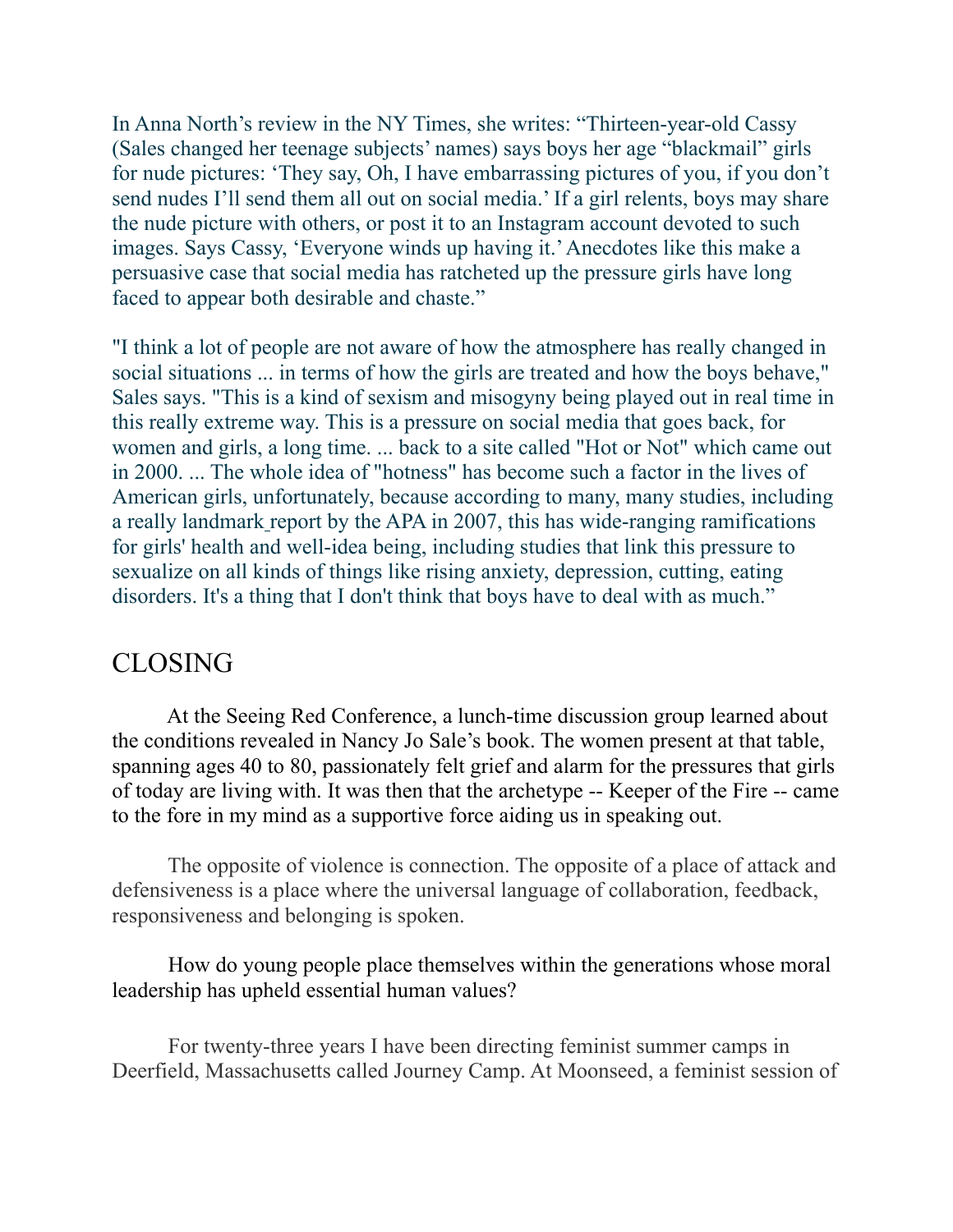Journey Camp for teens, we asked the participants to create prayers for the future at the closing. Here are some of their wishes:

"I wish for the girls of the world to know and believe their value." "I wish for everyone to treat each other with kindness."

 The exploitation of women is an elephant in the room for society, and also within the Peace Movement. It is not to be sidelined as a "woman's issue." It's a human rights issue, but it is more than that, too. Sexism is a linchpin that keeps global violence and militarism operating as the norm.

### There's a new type of divestment needed. **Individuals need to divest themselves from participating in rape culture.**

 There is an epidemic. If we face the facts of victimization and "othering" of women, we see the realities of rape, trafficking, child pornography, boys taught on the internet to gravitate toward pornography, girls taught by the media that their sexualization at a young age is their access to power and self-worth. In these situations the majority of world citizens have their core worth trampled. The assumptions of militarism and consumerism depend upon what has been known as women's values being rejected and vilified.

 War makes war on essential human values. The upholders of these values have been women. As the signs at the Women's March said, women's values are human values. A way of life that is exploitative and violent is being replaced through a broad moral revolution.

 After a member of the Moonseed community died of suicide, these prayers were written:

"I wish for every girl to wake up each day knowing that she is wanted and loved so that she never feels that it would be better if she left."

"May they build strong hearts from heartbreaks instead of losing themselves."

 During the dialogues that you yourself participate in, at the closing of your session, wishes can be written and saved. Here is one more wish from Moonseed Camp: "I wish that someday very soon all of us will be valued for our strength and deep wisdom so we don't have to hide our strength or belittle it any longer."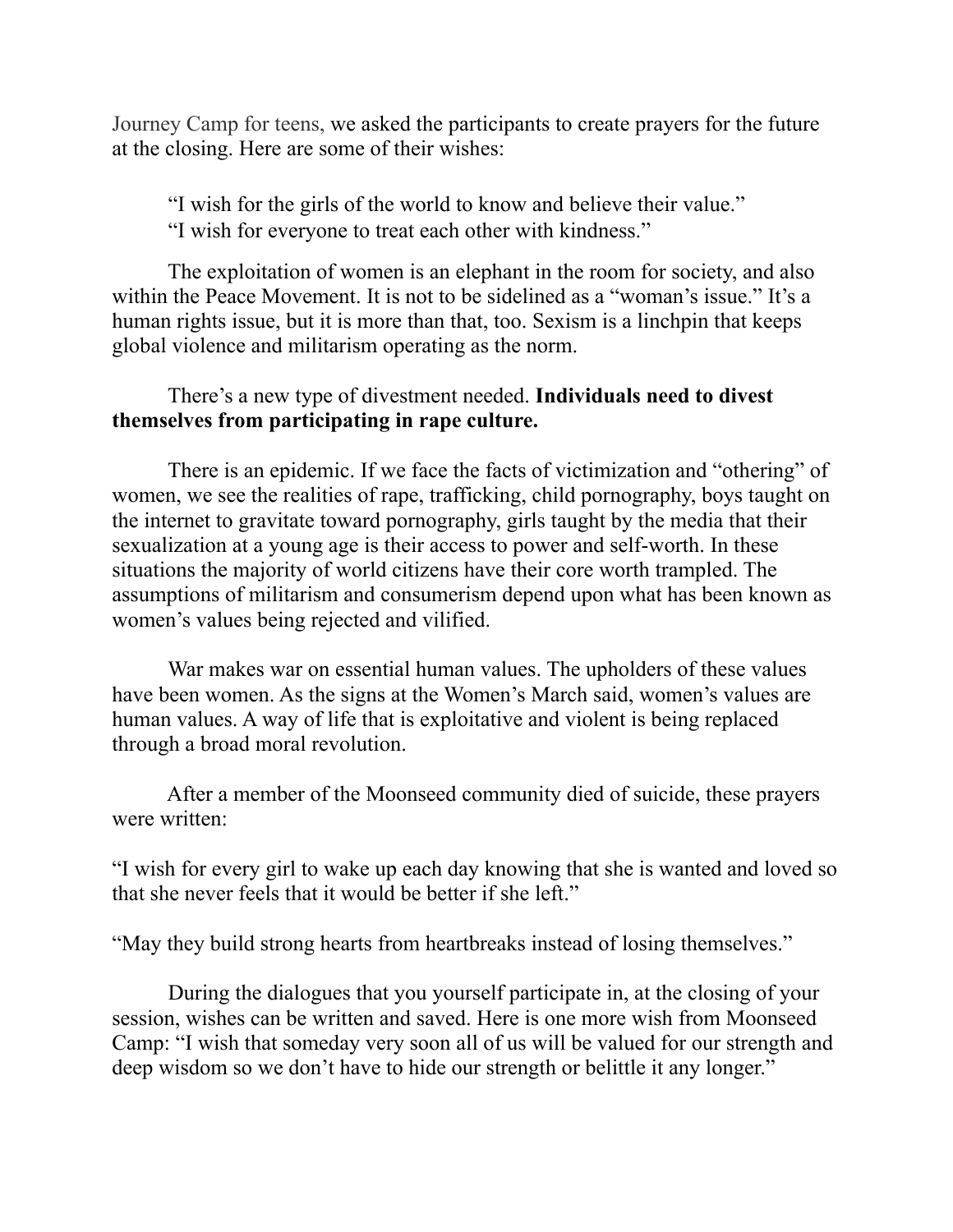### **Imagine a Girl**

A poem collectively written at Journey Camp at the first teen leadership weekend for Girls Week by Meg Cook, Molly Lieberman, Sarah Pirtle, Melanie Meier, Maria Douglas, Isolina Leiva-Bowes, Sarah Brown-Anson, Jody Massa, Jessie Owens, and Miriam Lefler.

Imagine a girl who believes that it is right and good she is a girl, A girl who feels comfortable in her own skin.

Imagine a girl who writes her own lyrics, but opens her ears to other's music, A girl who speaks her true voice.

Imagine a girl who takes risks and pushes her limits, A girl who isn't afraid to conquer her fears.

Imagine a girl who sees all points of the spectrum Even if she disagrees.

Imagine a girl who meets conflict with compassion, A girl with the ability to forgive others.

Imagine a girl who changes how she's treated other girls Because she feels safe enough to change.

Imagine a girl who doesn't have to fear other girls, who can talk about what she wants, who doesn't have to be afraid of not being liked.